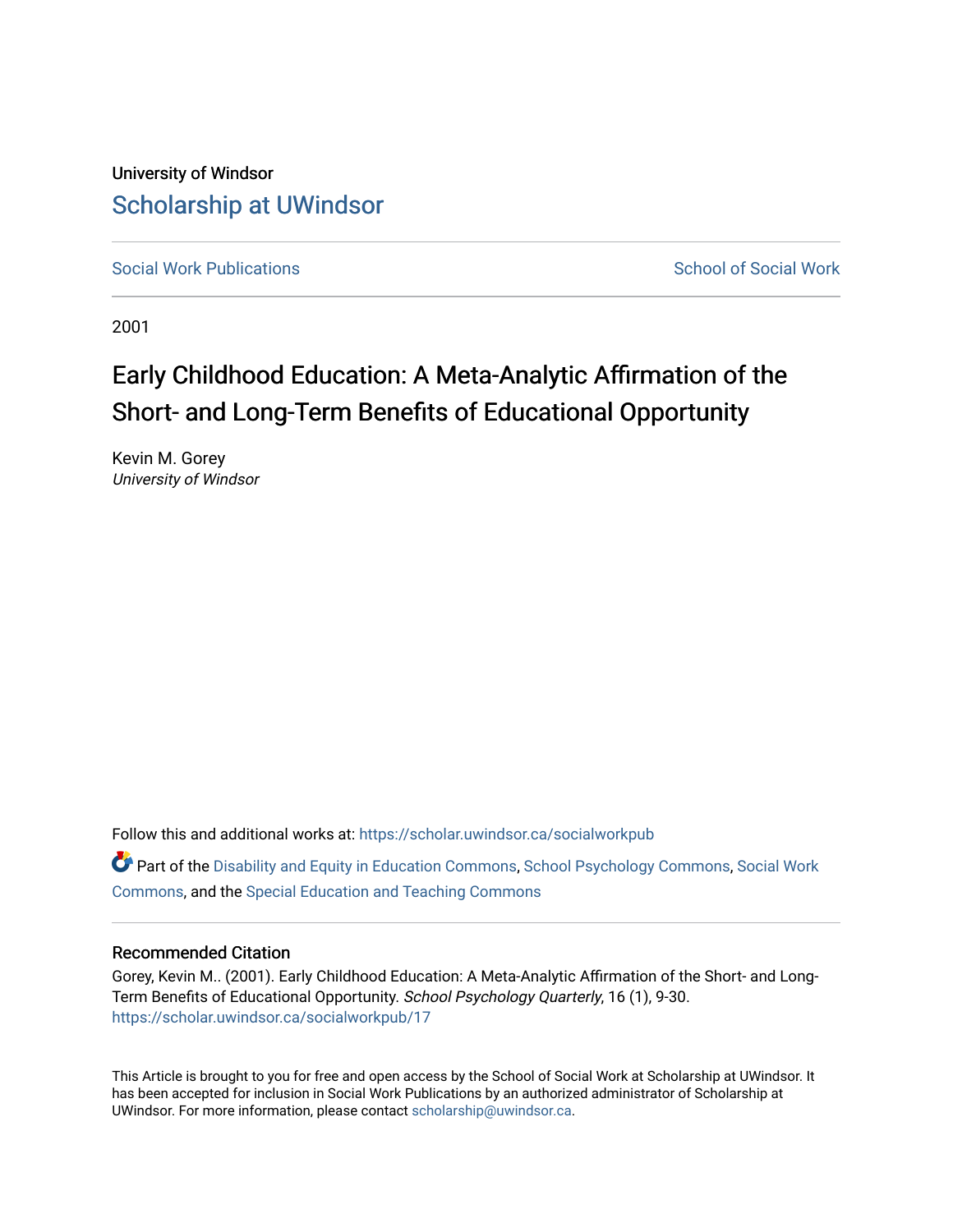## **Early Childhood Education: A Meta-Analytic Affirmation of the Short- and Long-Term Benefits of Educational Opportunity**

Kevin M. Gorey *University of Windsor*

Some scholars who emphasize the heritability of intelligence have suggested that com pensatory preschool programs, designed to ameliorate the plight of socioeconomically or otherwise environmentally impoverished children, are wasteful. They have hypothesized that cognitive abilities result primarily from genetic causes and that such environmental manipulations are ineffective. Alternatively, based on the theory that intelligence and related complex human behaviors are probably always determined by myriad complex interactions of genes and environments, the present meta-analytic study is based on the assumption that such behaviors can be both highly heritable and highly malleable. Integrating results across 35 preschool experiments and quasi-experiments, the primary findings were: (a) preschool effects on standardized measures of intelligence and aca demic achievement were statistically significant, positive, and large; (b) cognitive effects of relatively intense educational interventions were significant and very large, even after 5 to 10 years, and 7 to 8 of every 10 preschool children did better than the average child in a control or comparison group; and (c) cumulative incidences of an array of personal and social problems were statistically significantly and substantially lower over a 10- to 25 year period for those who had attended preschool (e.g., school drop out, welfare dependence, unemployment, poverty, criminal behavior). The need for a very large, well-controlled, national experiment to either confirm or refute these provocative, review-generated findings is discussed.

Conventional wisdom certainly seems to support the notion that educational experiences early in childhood are beneficial. This is particularly true when considering compensatory preschool programs that are designed to serve children who, for any number of social or economic reasons, are at greater than average risk of

The author gratefully acknowledges the research assistance of Marcia J. Andkilde and Cynthia M. Meyer. Helpful critical commentary on manuscript drafts was provided by Nancy L. Richter, James Brophy, Margaret Keith, and Arthur G. Cryns.

Address correspondence to Kevin M. Gorey, School of Social Work, University of Windsor, 401 Sunset Ave., Windsor, Ontario, N9B 3P4, Canada. E-mail: gorey@uwindsor.ca.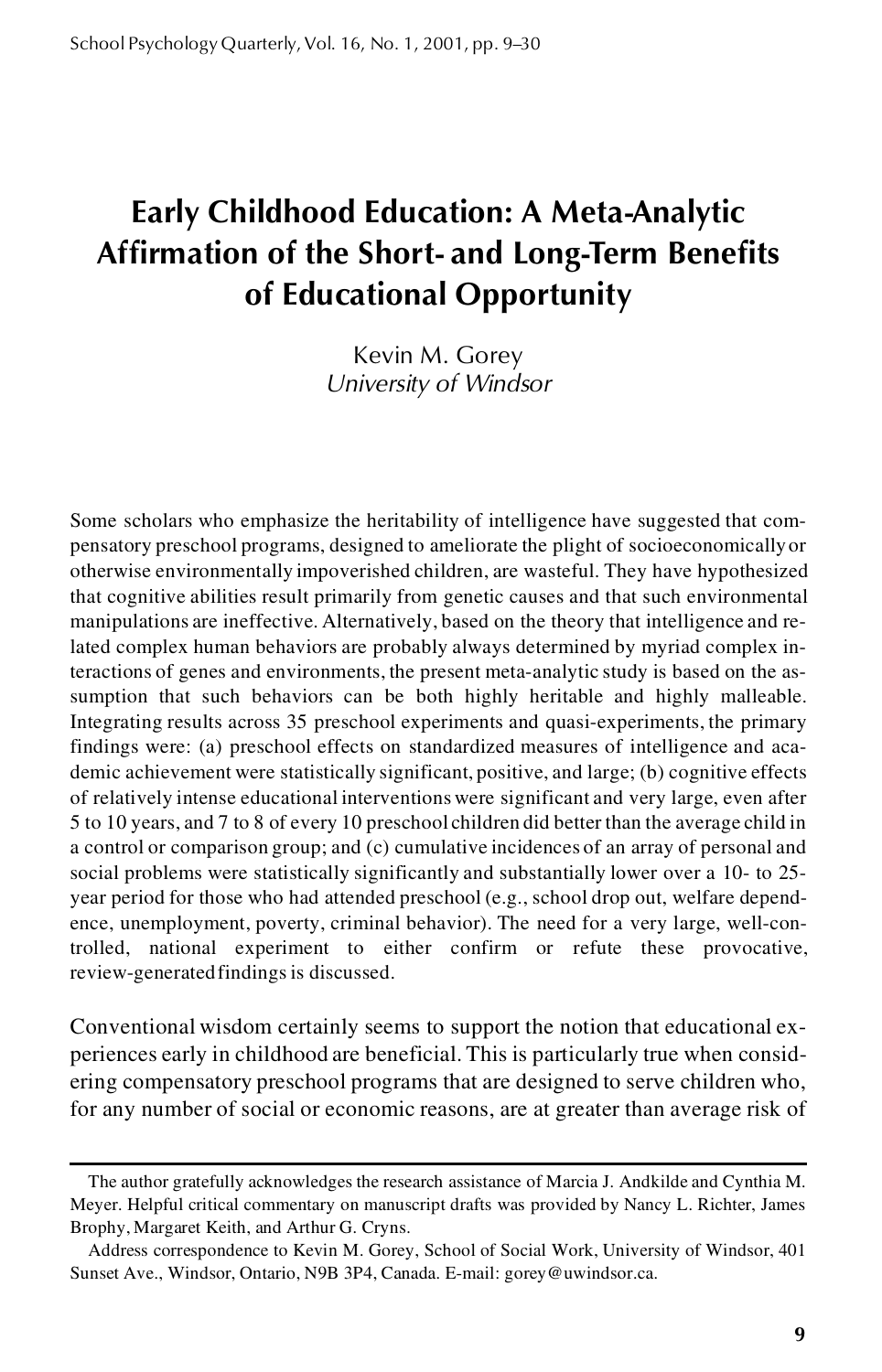experiencing learning difficulties. One envisions the educational intervention filling gaps, compensating for the relative lack of developmental opportunities experienced by children who, for example, live in extremely poor, segregated neighborhoods. Therefore, hypotheses typically advanced about expected intelligence and academic achievement gains and improved academic and other life successes because of various compensatory preschool interventions, hold a good deal of practical face validity. However, our understanding of the true effects of early childhood education arguably remains debatable and, unfortunately, the debate takes place more often in political rather than scientific forums. Given the lack of any recent integrative study of this topic, such a scientific investigation is needed to inform social scientists, educators, and policy makers. This meta-analytic study aims to fill this knowledge gap by reviewing the scientific evidence on the effectiveness of early childhood educational programs.

## **HERITABILITY AND MALLEABILITY OF INTELLIGENCE**

The posing of research questions about the expected effects of early childhood education—large, moderate, small, or nonexistent—rests on the psychological and sociological evidence pertinent to the heritability and malleability of intelligence. As for heritability, some researchers have estimated that 50% or more of the variability in intelligence among populations of children can be because of genetic factors (Herrnstein & Murray, 1994; Jensen, 1985; Rushton, 1995; Rushton & Ankney, 1995). Others, adjusting for socioeconomic and other environmental factors, have concluded that the exclusive heritability or main effect of genes on intelligence is actually quite low, ranging from less than 1% to no more than 10% (Cryns & Gorey, 2000; Gorey & Cryns, 1995; 1999; Gould, 1995; Nisbett, 1998). This debate points toward the probable central importance of gene–environment interactions to ultimately determine such a complex behavior as intelligence. The abilities to think analytically, reason abstractly, and solve problems through the manipulation of words and numbers, tied as they are to the extraordinary complexities of the cerebral cortex and its associated central nervous system networks, obviously arise as an expression of genes. Indeed, these cognitive skills probably result from a constellation of many gene-by-gene interactions far more complex than can possibly be imagined at this time. The fact that analyses in some way accounted for the environment have produced very low estimates of the heritability of intelligence does not mean that genes do not matter; they most assuredly do. Rather, such analyses remind us that genes are expressed in environments, which addresses the issue of malleability.

Primary and secondary analysis of identical and fraternal twins and nontwinned siblings, reared together or apart in the homes of either their biological or adoptive parents, have produced a wide range of results pertinent to intelligence, particularly its malleability (e.g., how much children's IQs can be influenced by the home and related environments). Malleability estimates have ranged from none to as many as 25 IQ points (*Mdn* = 9 IQ points; Bouchard,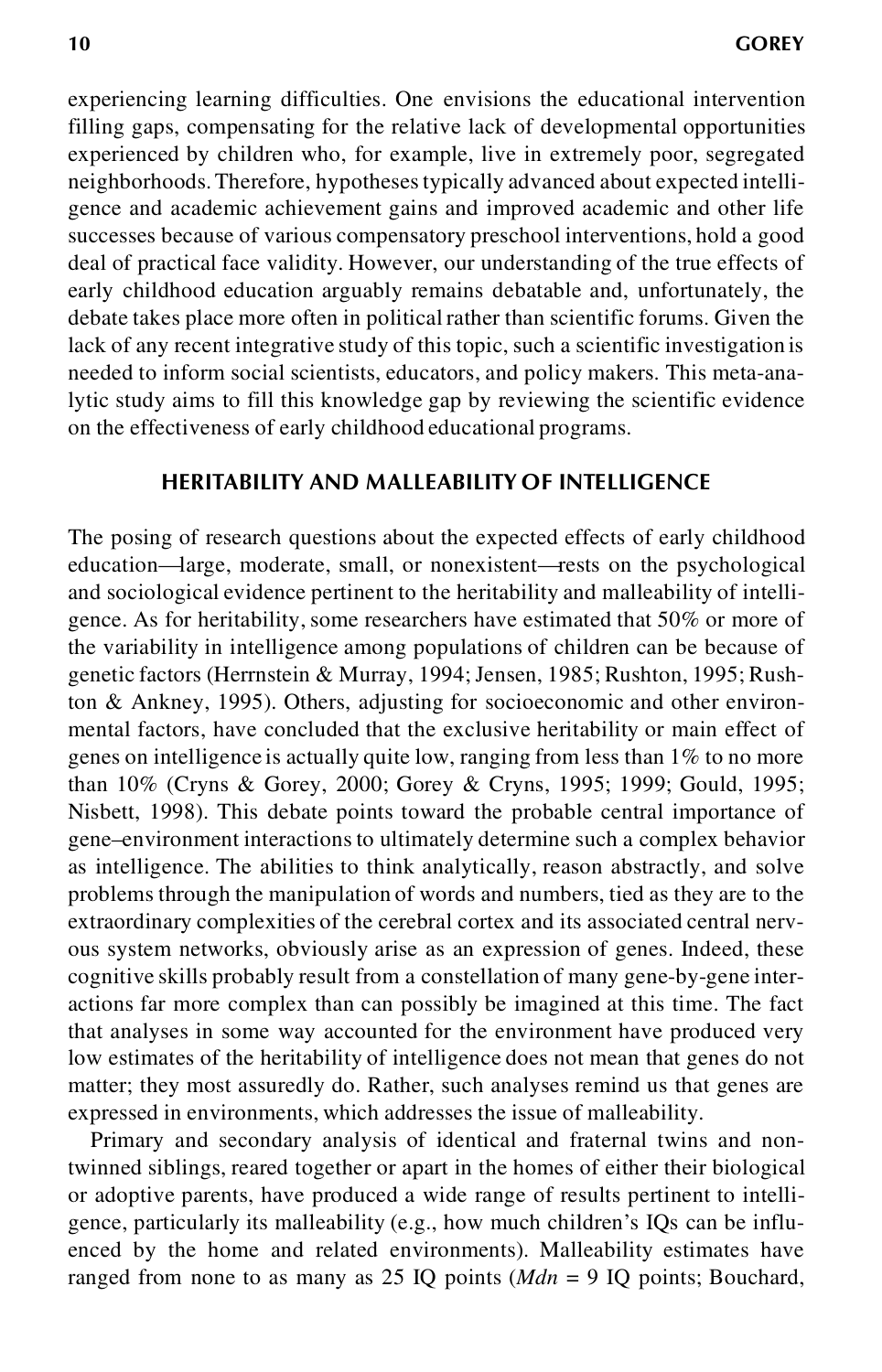Lykken, McGue, Segal, & Tellegen, 1990; Capron & Duyme, 1989; Cyphers, Fulker, Plomin, & DeFries, 1989; Devlin, Daniels, & Roeder, 1997; Locurto, 1990; Scarr & Weinberg, 1978; 1983; Tambs, Sundet, Magnus, & Berg, 1989; Turkheimer, 1991; Weinberg, Scarr, & Waldman, 1992). Their methodological and contextual variability notwithstanding, in aggregate these studies demonstrate that enriching manipulations of children's home environments can be associated with substantial score gains on standardized measures of intelligence. Because such manipulations of home environments are clearly analogous to planned manipulations of educational environments (e.g., preschool interventions), it seems reasonable to expect similar IQ gains with their attendance.

It should be noted that nearly all of the authors in this field have recognized at least implicitly the probable concomitant importance of genetic endowment and environments, but the possibly critical environmental elements have only been surmised to date. Other research has suggested that children's intelligence may be affected by a diverse array of environmental influences: the quality and amount of their own, their parents', and their grandparents' education; other socioeconomic characteristics of their parents and neighborhoods, including the prevalence of poverty; household size; academic and other stimulation received at home, school, and elsewhere; maternal health and related birthweights; prenatal alcohol exposure and exposure to other environmental hazards, such as lead or tobacco smoke (Bacharach & Baumeister, 1998; Brooks-Gunn, Klebanov, & Duncan, 1996; Christian, Morrison, & Bryant, 1998; Coles et al., 1991; Duncan & Brooks-Gunn, 1997; Jencks & Phillips, 1998; Johnson, Swank, Baldwin, & McCormick, 1999; Larroque & Kaminski, 1998; Schwartz, 1994). Similar to genetic effects, it seems probable that the environment also affects intelligence in complex ways. The environment—familial, educational, social, economic, political, and physical—is most assuredly strongly related to children's intellectual development. The environment matters, and the enriching opportunities provided by a high-quality preschool education probably matter very much, particularly among children who are socioeconomically or otherwise environmentally impoverished.

Currently there is a profound lack of coherence among the major theories of intellectual development and this lack of theoretical integration tends to reinforce an overly simplistic and erroneous world view. Some theorists tend to emphasize the importance of personal, genetic, or biological factors. The theories of others are dominated by social and environmental factors. Nature is continually pitted against nurture, as if interaction effects did not exist, and as if heritability and malleability were mutually exclusive phenomena. Perhaps a complex behavior such as intelligence can be understood to be highly heritable and highly malleable at the same time (i.e., perhaps it is the result of the interaction of myriad genetic and environmental characteristics). In fact, it is increasingly accepted among natural and social scientists that 100% of human disease (and probably most behavior) is genetically caused and 100% is caused by environmental factors (Rothman & Greenland, 1998; Wilson, 1998). This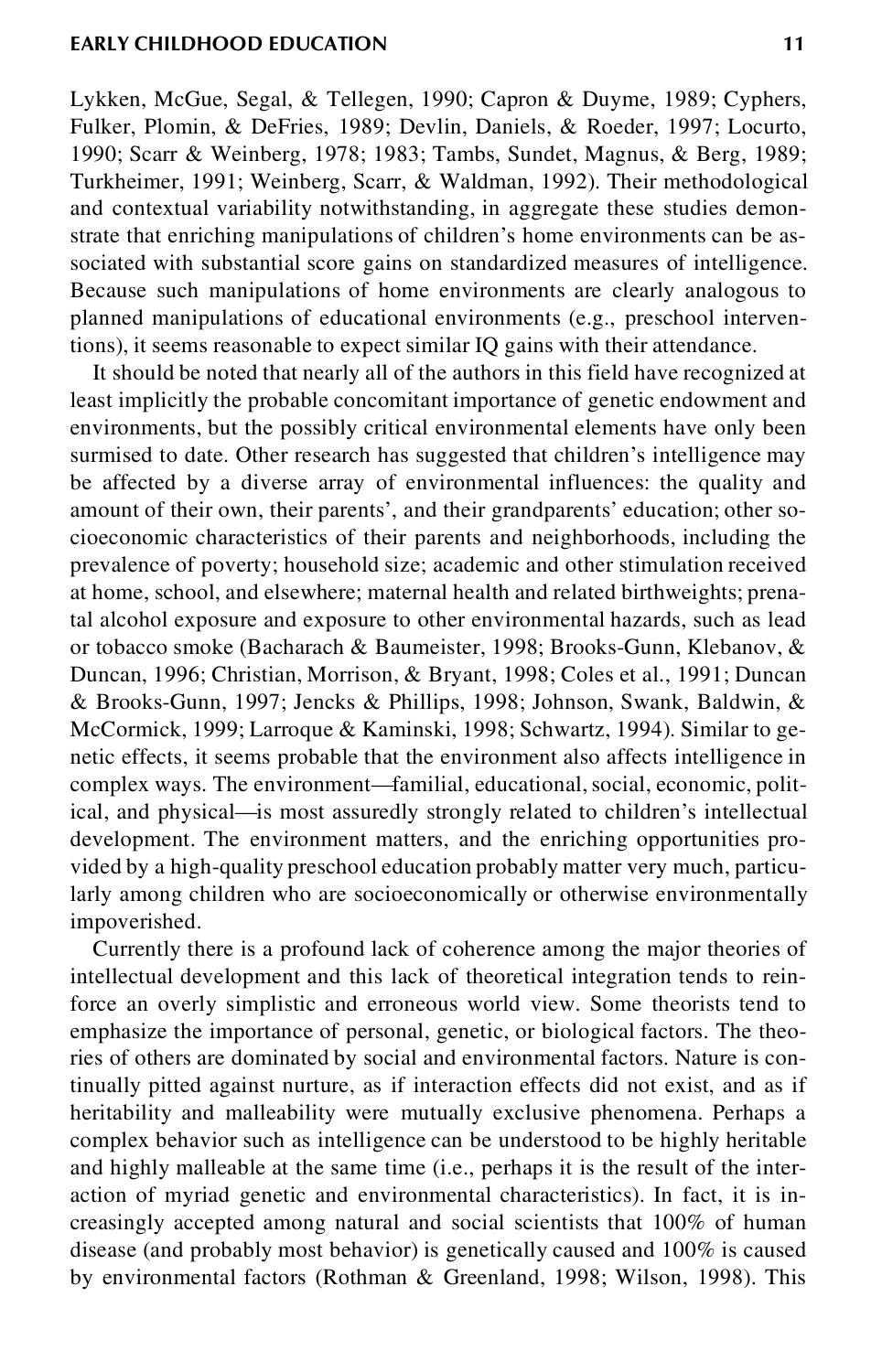theoretical acceptance of the centrality of gene–environment interactions can facilitate the unification of existing natural and social scientific knowledge and facilitate a more integrated understanding of human behavior. For example, implicit in many studies of the heritability of intelligence has been the notion that if intelligence is highly heritable it must not be very malleable: the greater the proportion of intellectual variance accounted for by genetic factors, the lesser the proportion accounted for by environmental factors. This mutually exclusive algorithm is based on the surely erroneous assumption of a main effects only causal model. These main effects, if perfectly measured, would provide a complete causal explanation of intellectual development. Interaction effects are typically not included in such models. However, if main effects are not mutually exclusive and if interaction effects are included in behavioral models, then the opportunities for practical interventional applications of scientific knowledge are potentiated. A heritable characteristic such as intelligence could indeed be amenable to change (Lehrman, 1970) through environmental manipulations. The institution of policies that provide for more equitable educational and other life opportunities for all children and the institution of programs that provide compensatory preschool opportunities for children of relatively deprived backgrounds are examples of such manifestations. The effects of American social policies have been empirically demonstrated by the incremental gains in IQ scores over the course of only a couple generations in addition to the diminishing African American–Caucasian IQ gap (Flynn, 1984; Vincent, 1991). However, such demonstrable verification of the effectiveness of preschool programs remains to be accomplished.

## **EFFECTIVENESS OF EARLY CHILDHOOD EDUCATIONAL INTERVENTIONS**

Ongoing scientific inquiry on early childhood education is needed. Without it, the mere ebb and flow of political tides potentially have the power to overwhelm rational and empirical evidence that steer social and educational policies. For example, treatment of the topic of preschool interventions in *The Bell Curve* (Herrnstein & Murray, 1994) provocatively identified the highly heritable nature of intelligence and so assumed its relative unmalleability. Then, consistent with currently popular reform notions, the authors concluded that preschool interventions, like other purportedly wasteful social welfare policies, could be expected to have little impact on intelligence or other human behaviors. Herrnstein and Murray's treatise on compensatory preschool education cited only a handful of studies which, for the most part, secondarily analyzed data from the 1960s and 1970s (Adams, 1989; Brown & Campione, 1982; Ceci, 1991; Jensen, 1993; McLaughlin, 1977). Seminal work from the 1980s and 1990s was conspicuously absent. My review of recent reviews and editorials found as many encouraging as disparaging conclusions about the effectiveness of early childhood educational interventions (Barnett, 1998; Garber &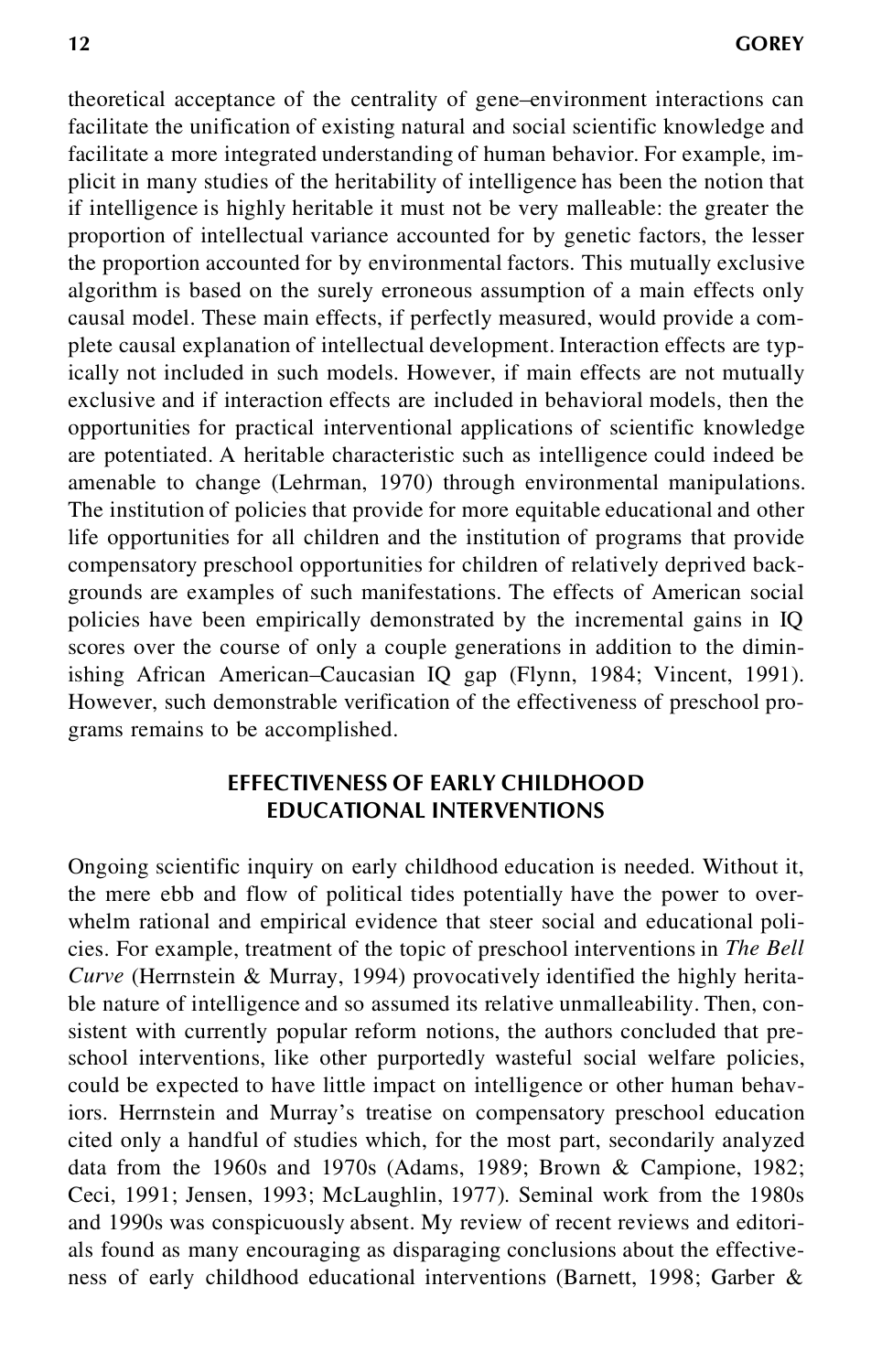Hodge, 1991; Karoly et al., 1998; Locurto, 1991; Ramey, 1999; Raver & Zigler, 1997; Ripple, Gilliam, Chanana, & Zigler, 1999; Schweinhart & Weikart, 1991; Spitz, 1997). However, because they have typically only qualitatively summarized diverse outcomes observed by diverse studies of diverse preschool programs, it is exceedingly difficult to develop a clear picture of what is really happening. Preschool programs vary widely. For example, in terms of dollars invested per child served, various state Head Start programs vary by a factor of more than eight, ranging from annual funding levels of approximately \$1,000 to more than \$8,000 per child. Given that such investments are surely related to various potentially important program characteristics (e.g., teacher qualifications, teacher/student ratio, program intensity, and duration), our understanding of how they affect program outcomes would be served by a thorough synthesis of the relevant scientific research.

This study will translate scientific evidence about the effectiveness of early childhood education into practical evidence by the means of a meta-analysis. One can then judge for oneself: (a) are its compensating effects nonexistent, small, moderate, or large? and (b) which intervention characteristics are predictive of relatively larger effects?

## **METHODS**

## **Selection of the Sample for Meta-Analysis**

In January 2000 the following research literature data bases were searched (1990 to 2000): *ERIC, Education Index, PsycINFO, Social Work Abstracts, Sociological Abstracts, Social Science Index,* and *Index Medicus.* The key word search {preschool or compensatory education}and {intelligence, IQ, or cognition}and {effectiveness, effect, efficacy, evaluation, assessment, benefit, outcome, or follow-up}produced 49 conceptually relevant studies. Given that the focus was on rigorous evaluations of preschool interventions, studies had to meet the following additional methodological criteria to be included: (a) used a quasi-experimental comparison condition or randomized experimental control group(s); (b) assessed the pretest equivalence of their treatment and comparison or control groups and accounted for any observed nonequivalence (sample restriction, matching or mathematical models); and (c) presented their findings with sufficient detail so that corresponding effect sizes were calculable (minimally group means and standard deviations or statistical significance levels with group sample sizes). Because the focus was on early preventive cognitive interventions with socioeconomically but not otherwise disadvantaged children, studies were excluded if they sampled children older than 5 years of age with specific medical or organic problems (e.g., cognitive and other interventions with low birthweight infants or those with fetal alcohol syndrome), or if their primary focus was on intervention with already mentally retarded or otherwise developmentally or physically disabled children. A total of 21 of the originally selected studies met these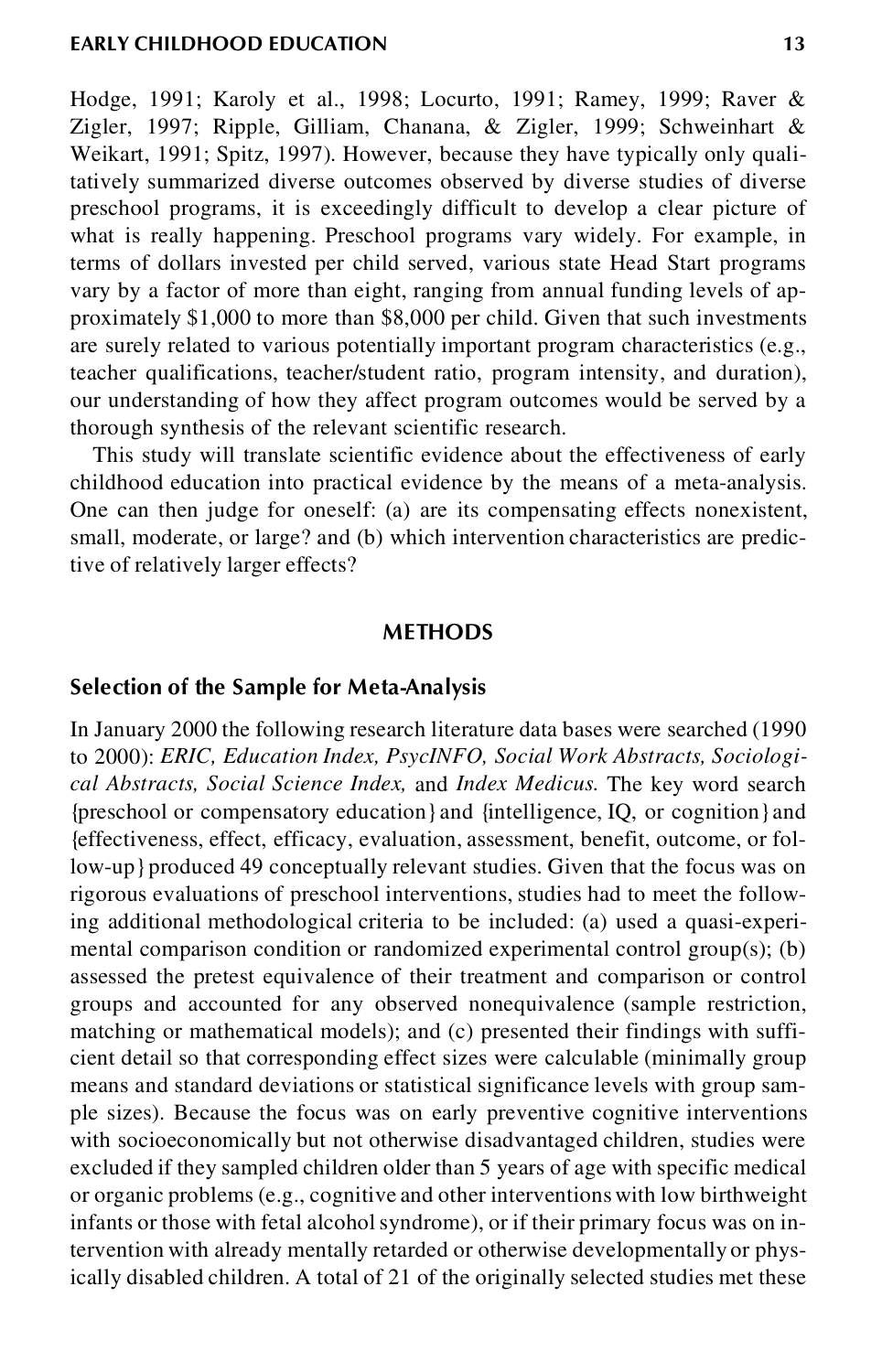conceptual, methodological, and empirical criteria. Bibliographies of these 21 retrieved manuscripts were searched for earlier independent studies that met the same inclusion and exclusion criteria; 14 additional studies were selected. The 35 total studies selected for this analysis tested 80 hypotheses.<sup>1</sup> If a study used more than one measure of the same conceptual domain, the effects were combined (weighted average) into one independent hypothesis test. If a study used multiple conceptual measures (e.g., intelligence and academic achievement) they were treated as independent hypotheses for this meta-analysis.

## **Meta-Analysis and Effect Size Interpretation**

Cohen's (1988)  $U_3$  statistic was used as an index of effect size and practical significance. It is an intuitively appealing metric that compares all the scores of an intervention group's members on a dependent measure with a control group's average score at posttest. For example, a  $U_3$  of 75% resulting from a 3-year, posttest comparison of a group of preschool participants with a nonparticipating control group on a standardized intelligence test would be interpretable as follows: 75% of the preschoolers scored higher than the average child in the control group.  $U_3$ s were derived from  $d$ -indexes weighted by study sample sizes that are calculable from a variety of intervention-control outcomes statistics (group *M*s and *SDs*, *t*-test, *F*-ratio,  $\chi^2$ , and *p* level with group *Ns*) and allow for ease of across-study comparison (Cooper, 1998; Cooper & Hedges, 1994). The statistical significance of aggregate cognitive and related effects of preschool intervention were tested with Rosenthal's (1978) weighted *z*s method of combining probabilities (weighted by study samples sizes). As a control for publication bias, fail-safe *N*s at *p* < .05 (Rosenthal, 1979) were computed for each major behavioral domain.

Although there are many extant effect size indexes, psychologists and other behavioral scientists will probably be most acquainted with Cohen's *d*-index. The *d*-index is interpretable as the number of outcome measure SD shifts experienced by an intervention group, compared with a comparison or control group. In fact, the *d*-index is often referred to erroneously as a synonym for study "effect size." I prefer another of Cohen's effect size metrics, the  $U_2$  statistic, primarily because it tends to put the emphasis on people, rather than measures, and so in my view, lends itself well to the assessment of clinical and policy significance. Actually, being a direct function of  $d$ ,  $U_3$  basically provides the same information about the size of an effect. In the interest of clear communication, the following effect size landmark conversions may serve as an interpretive guide: (a) a *d* of 0.25 or a one-quarter SD shift is equivalent to a  $U_3$  of 60% (e.g., six of every 10 participants in an intervention group score higher on the measure being studied than the average participant in a comparison group); (b) a *d* of 0.50 is equivalent to a  $U_3$  of 70%; (c) a *d* of 1.00 equivalent to a  $U_3$  of 85%; (d) a *d* of

<sup>1.</sup> References marked with an asterisk indicate studies included in the meta-analysis.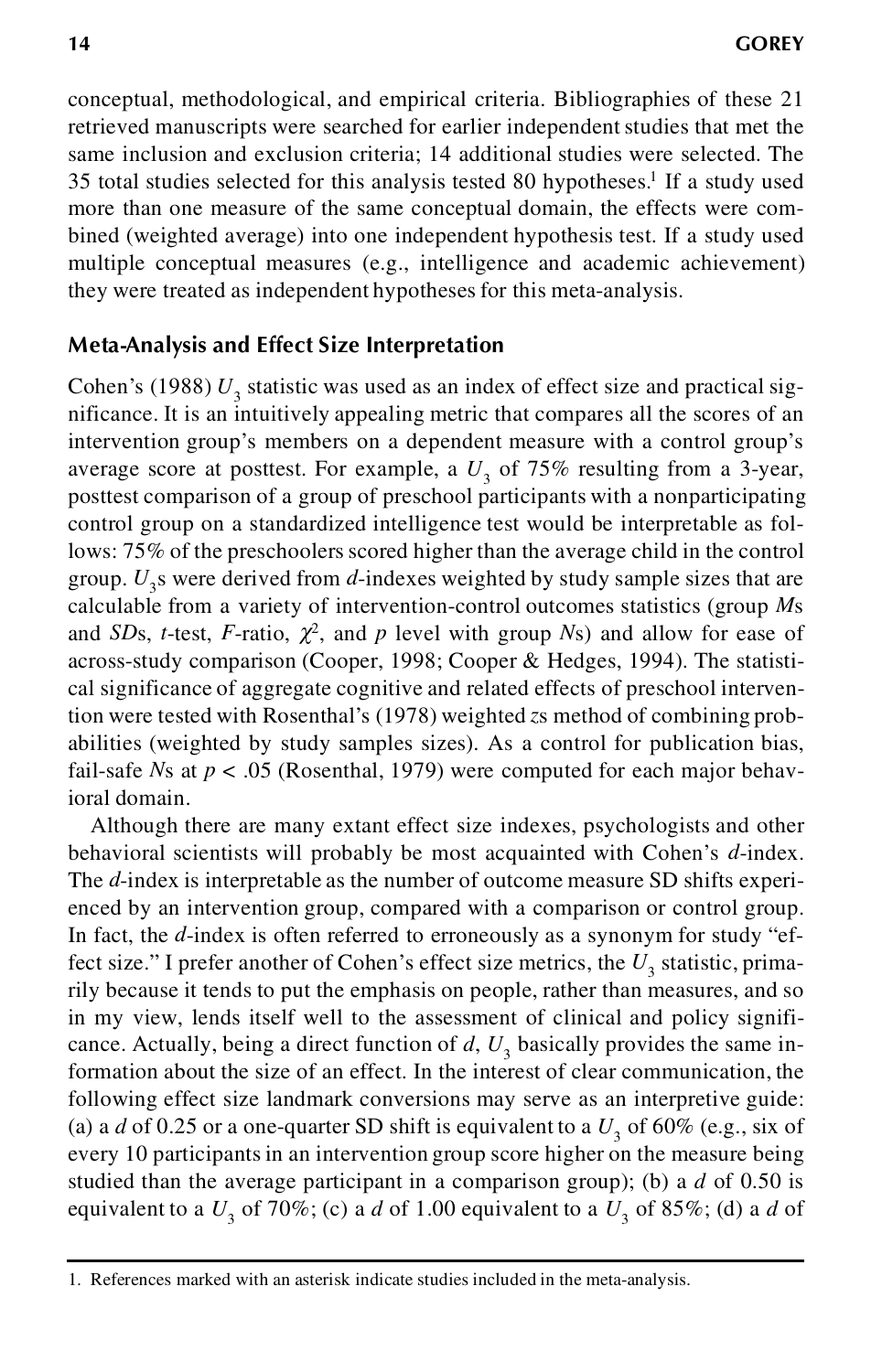1.30 equivalent to a  $U_2$  of 90%; and (e) a *d* of 1.65 is equivalent to a  $U_2$  of 95%. For interpretive purposes, it will also be useful to note that a one *SD* change  $(d =$ 1.00,  $U_2 = 85\%$ ) represents an actual score change of 15 IQ points on most standardized measures of intelligence.

*Accounting for study validity.* The central potential threat to the validity of this meta-analytic study (i.e., that any of the estimated effects of preschool intervention are really methodological artifacts rather than true treatment effects) proceeds directly from potential threats to the internal validity of its sample of studies. Because these 35 studies all attempted to observe cognitive or other behavioral change over time, in most cases years (even tens of years) after the intervention, and because their critical comparisons were between intervention and comparison or control groups at posttest, the most likely alternative explanations are that possibly the study groups were not equivalent at pretest or that some systematic loss to follow up occurred. For example, if significant numbers of initial study participants refuse or cannot be found for posttest measurement, and if these rates of attrition differ between the study groups and are also related to study outcomes (i.e., mortality is associated with the hypothesized independent {treatment} and dependent {outcome} variables), such differential mortality would probably fatally confound the study's findings.

Three methodologies are most critical in protecting against such threats to study internal validity: (a) the random assignment of participants to experimental groups (intervention and control) or some quasi-experimental approximation of this method (intervention and comparison groups); (b) the use of adequate numbers of participants to assure the pretest equivalence of study groups on the outcome variable of interest and other potential confounds; and (c) the use of various procedures to assure that adequate numbers of participants complete the critical posttest measurement. A summary index of internal validity, based on these three methodological factors, was computed for each of the 35 selected studies as follows: (a) pre-experiment, quasi-experiment, or true randomized experiment (scored respectively, 0, 1, or 2); (b) total initial study sample of 60 or more (sufficient statistical power to detect a *d* of 1.00; Fleiss, 1981), 200 or more (adequate to detect a *d* of 0.50), or 800 or more participants, which could detect a *d* of 0.25 (scored 0 to 2); and (c) attrition rate greater than 25%, 10% to 24%, or less than 10% (scored 0 to 2; missing data were scored as 0). This computed internal validity index has a theoretical score range of 0 to 6 and is keyed so that high scores are indicative of greater validity. The potential moderation of this meta-analytic review's main effects by the internal validity of its sample of studies will be empirically tested.

*Hypotheses.* Some social-environmental theories of intelligence acknowledge that, the strength of their heritabilities notwithstanding, cognitive abilities are expressed in diverse environments. Commensurate with these theories, the hypotheses of this meta-analytic study were that: (a) preschool program participants would enjoy significant cognitive and related benefits; and (b) better endowed programs would produce larger effects.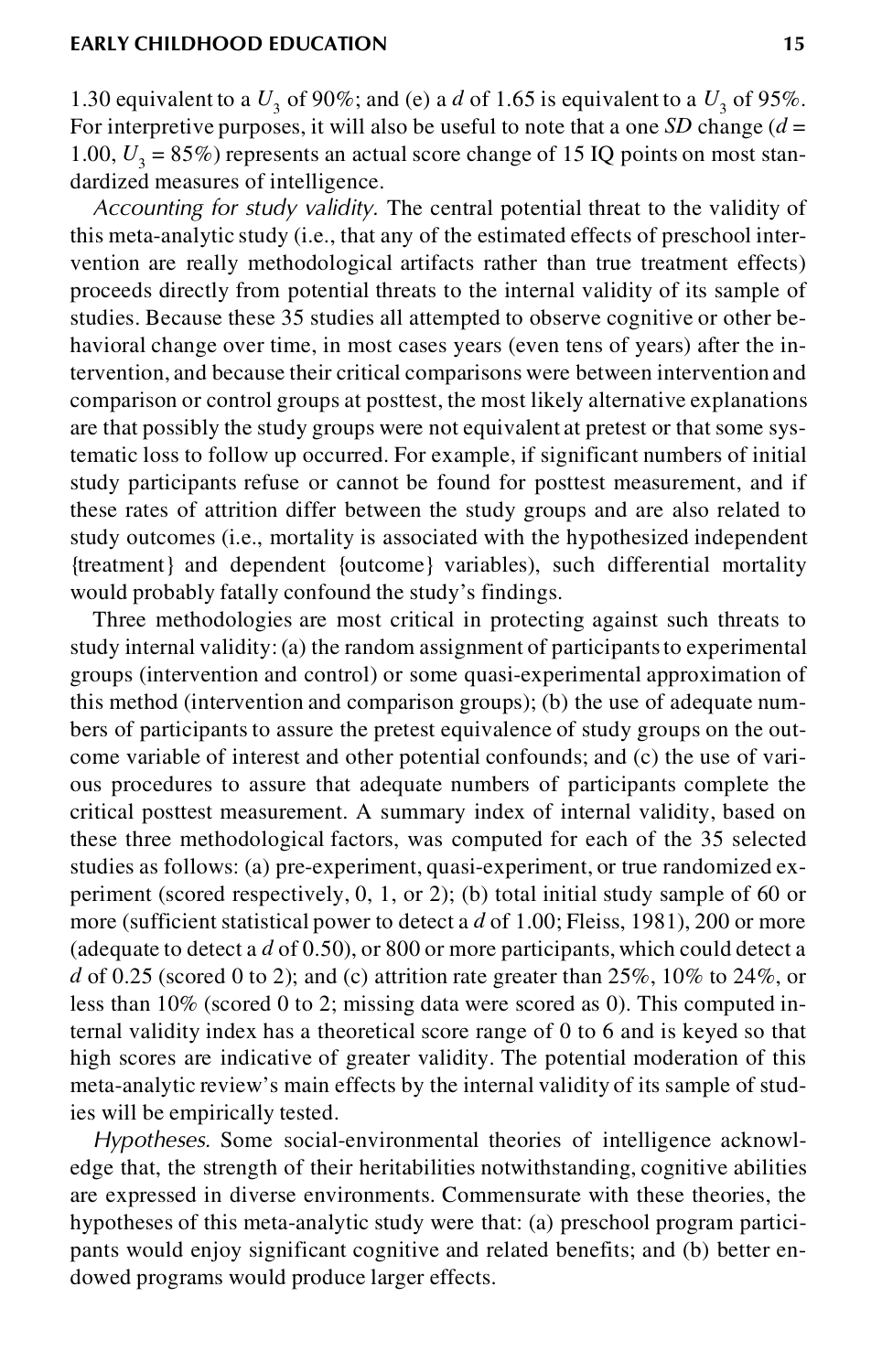## **RESULTS**

## **Sample Description**

This review of the practical effects of early childhood education is based on 80 study outcomes of cognition, including intelligence and achievement test scores, and measures of school performance, in addition to other related measures of personal and social success. More than 18,000 children participated in these studies at more than 200 preschool sites. Approximately one-third of the research was accomplished by two groups; one in Ypsilanti, Michigan, and the other in Chapel Hill, North Carolina. Six national samples were also included. The remainder of the studies were diversely representative of predominantly inner-city areas. Fourteen states, one Canadian province, and Israel were also included in the aggregate sample. Furthermore, the studies were almost exclusively of children who could be deemed at-risk for school failure by any number of criteria: (a) they resided in single-parent, poor or very poor households; or (b) they scored well below the norm on standardized intelligence tests before their participation. More than three-quarters of the aggregate review sample was represented by racial or ethnic minorities, predominantly African American and Hispanic children. Among the 24 studies that reported sufficient descriptive detail, the aggregate intervention and comparison/control groups did not differ substantively on their racial composition; they included 73.2% and 71.8% African American children, respectively.

The research on compensatory preschool programs reflects their great diversity (left side of Table 1). Programs differed by major typology (Head Start, Perry Preschool, Abecedarian Project, etc.) and varied widely on such characteristics as the typical age participants enter them and the typical intensity and duration of their educational interventions. For example, Head Start programs may generally be placed at the low end of the continuum in terms of the amount of preschool intervention. Typically, children will participate for 1 to 2 school years between the ages of 3 and 5 in half-day classes with 10 to 20 or more children. Head Start teachers, who are required to have a 2-year community college or associate degree, are typically supported by volunteers. On the opposite end of the intervention continuum is the Abecedarian Project. Typical Abecedarian participants begin as infants in daycare-based, full-time programs (6 to 8 hours per day, 5 days per week for 2 to 5 years) with very low ratios of teachers with Masters degrees to children (ranging from one to three or six). The well-researched Perry Preschool program generally fits between these two extremes.

Major study design characteristics of the reviewed outcomes are also displayed in Table 1. They were predominantly (68%) randomized controlled experiments. The remaining research was accomplished with quasi-experiments that used nonrandomized comparison conditions, pre- and posttest measurements, and adjustment techniques such as sample restriction, matching, or mathematical modeling to control potentially potent threats to their internal validity.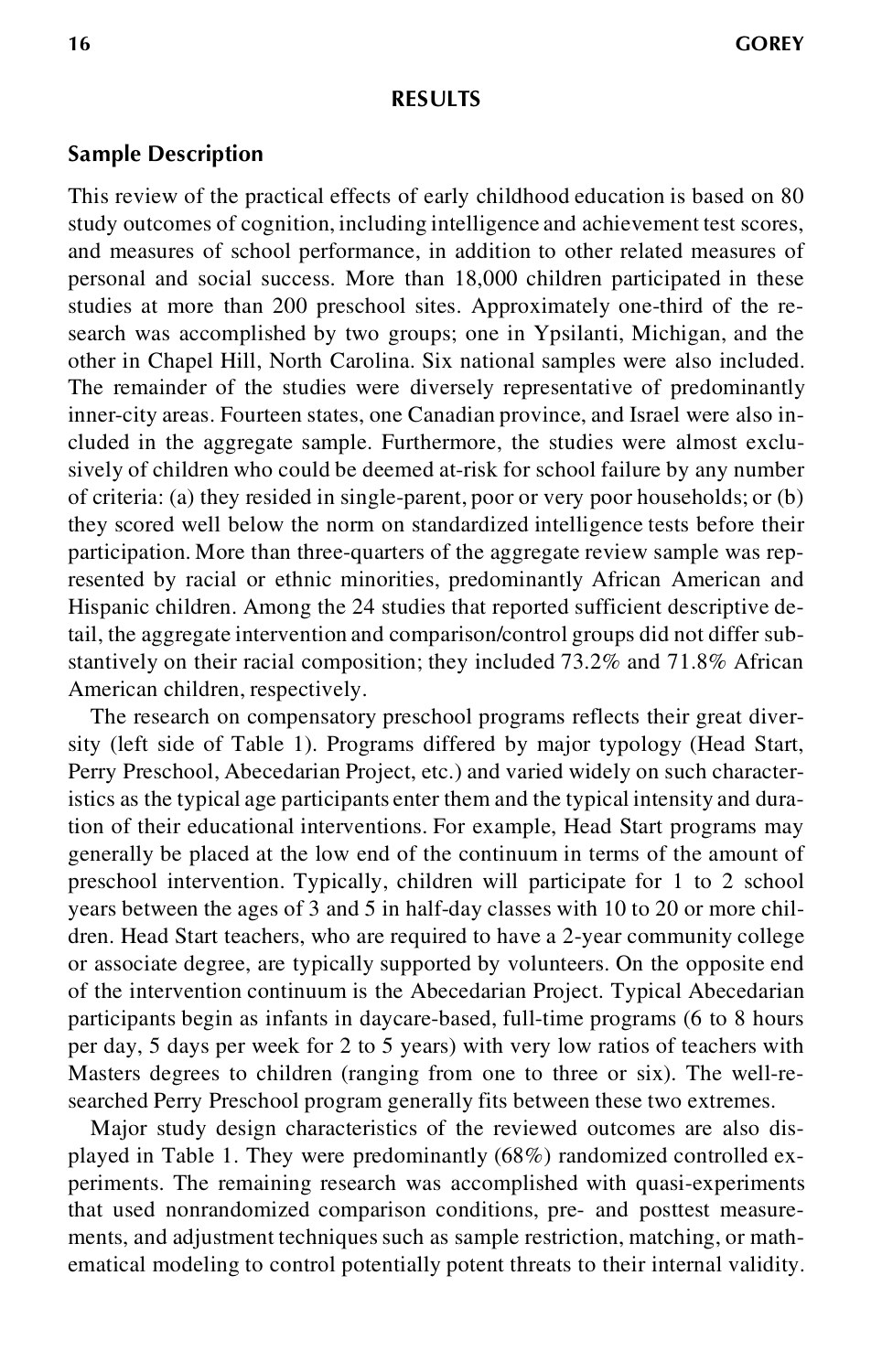|                                                  |                  | Outcomes |  |
|--------------------------------------------------|------------------|----------|--|
|                                                  |                  |          |  |
| Program Characteristics                          | $\boldsymbol{N}$ | $\%$     |  |
| Type of Preschool Program                        |                  |          |  |
| Perry Preschool                                  | 21               | 26.3     |  |
| Abecedarian Project                              | 15               | 18.7     |  |
| <b>Head Start</b>                                | 11               | 13.7     |  |
| Other Model Programs                             | 13               | 16.3     |  |
| <b>Combined Models</b>                           | 8                | 10.0     |  |
| With Follow Through                              | 12               | 15.0     |  |
| Age of Participants at Entry                     |                  |          |  |
| Infants                                          | 19               | 23.7     |  |
| Three to four years of age                       | 52               | 65.0     |  |
| Five years of age or older                       | 9                | 11.3     |  |
| Intensity of Preschool Intervention <sup>a</sup> |                  |          |  |
| Low                                              | 5                | 6.3      |  |
| Moderate                                         | 26               | 32.5     |  |
| High                                             | 49               | 61.2     |  |
| Duration of Preschool Intervention               |                  |          |  |
| One year                                         | 12               | 15.0     |  |
| Two years                                        | 34               | 42.5     |  |
| Three or more years                              | 34               | 42.5     |  |
| <b>Study Design Characteristics</b>              |                  |          |  |
| Type of Research Design <sup>a</sup>             |                  |          |  |
| Experiment                                       | 54               | 67.5     |  |
| Quasi-Experiment                                 | 26               | 32.5     |  |
| <b>Total Number of Study Participants</b>        |                  |          |  |
| 29 to 100                                        | 25               | 31.2     |  |
| 100 to 199                                       | 33               | 41.3     |  |
| 200 to 4,787                                     | 22               | 27.5     |  |
| $Mdn = 155, M = 519, SD = 1,141$                 |                  |          |  |
| Follow-Up Years                                  |                  |          |  |
| One to four                                      | 25               | 31.2     |  |
| Five to nine                                     | 22               | 27.5     |  |
| 10 to 25                                         | 33               | 41.3     |  |
| $Mdn = 7.0, M = 9.9, SD = 7.3$                   |                  |          |  |
| Participants Lost to Follow-Upc                  |                  |          |  |
| 2 to $9\%$                                       | 22               | 36.1     |  |
| 10 to 25%                                        | 33               | 54.1     |  |
| 26 to 55%                                        | 6                | 9.8      |  |
| $Mdn = 11.0, M = 14.7, SD = 8.8$                 |                  |          |  |

#### TABLE 1. Descriptive Profile of the Preschool Programs and Study Designs

*Note.* Initial inter-rater agreement among three raters (two naive) who coded 25 variables from the study manuscripts was 93.5%. Disagreements were discussed so that the ratings were ultimately unanimous (100% agreement).

<sup>a</sup>Examples: Low = half day classes of 10 to 20 or more children with paraprofessional teachers holding two-year community college or associate degrees; High = six to eight hours per day, five days per week with very low teacher (Masters degree) to child ratios (1:3 to 1:6); and Moderate = intermediate programs.

 $b$ Approximately half (53%) of the researchers were not institutionally affiliated with the preschool programs being evaluated; 10% were evaluating their own programs, and about a third (37%) of the collaborative teams were com prised of both internal and external evaluators (Gorey, 1996).

cNot codable from the original study manuscripts for 19 outcomes.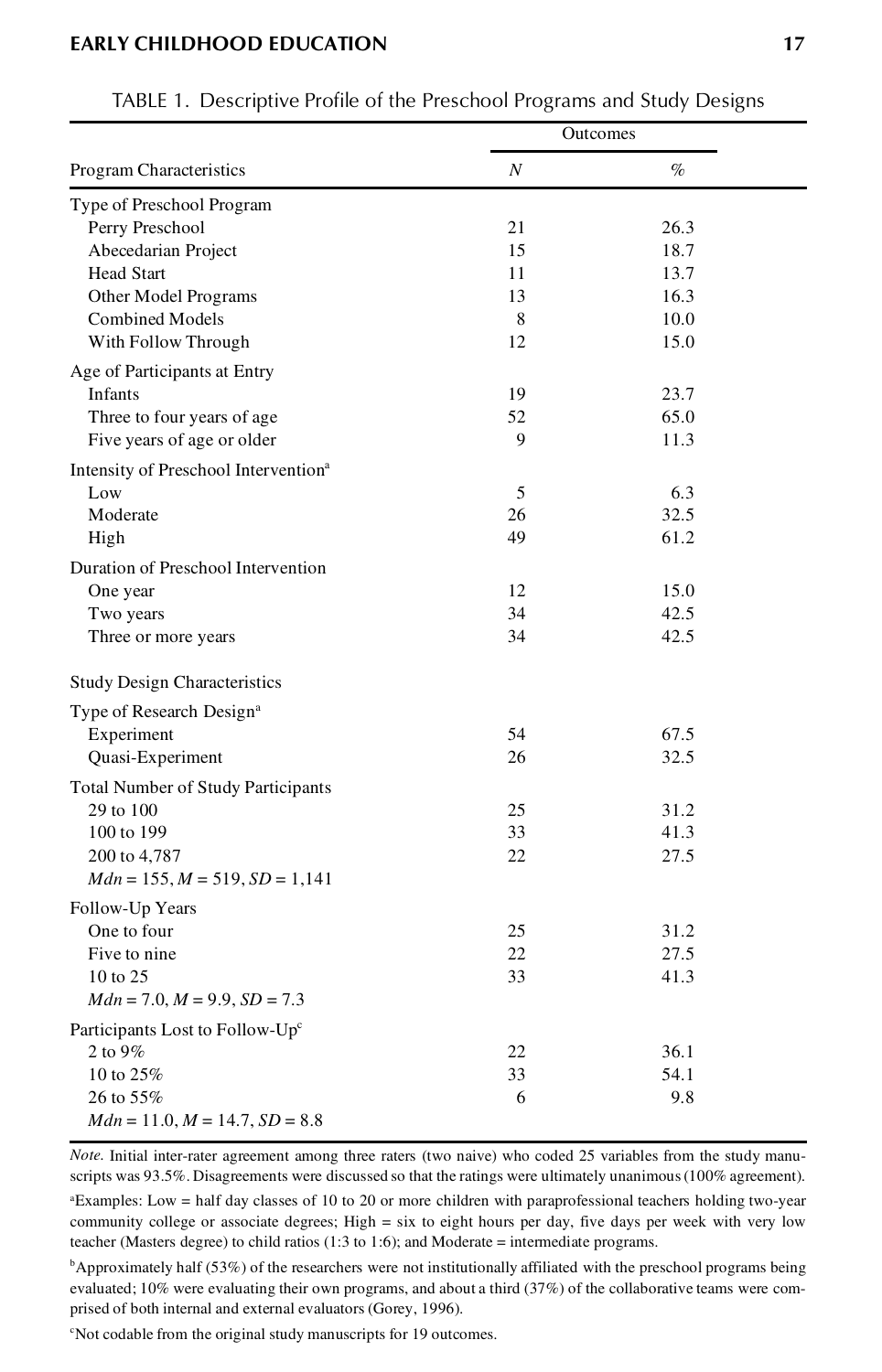Two-thirds of the preschool evaluations were based on initial samples of more than 100 children (69%), and one of every four of them (27%) used much larger samples ranging in size from 200 to nearly 5,000. Moreover, their investigators seem to have done a remarkable job of successfully following most of the participants. One-third of the evaluation studies (36%) located more than 90% of their original participants at follow up and almost all of them (91%) located 75% or more of their original participants at follow up. Given the very long time that had transpired between project initiation and follow-up assessment for many of these studies—10 to 25 years among nearly half of them—it is clear that these are exceptionally high completion rates.

## **Cognitive Effects of Preschool Programs**

With only one noted exception, all of the sample size-weighted combined probabilities of this study's meta-effects were minimally significant at  $p < .05$ . This is not surprising because of the 80 original study outcomes, 73 were minimally statistically significant at the .05  $\alpha$ -level criterion, three could be categorically described as having approached significance  $(p < .10)$ , and only four were not significant in a statistical sense. Relatedly, fail-safe  $N_s$  at  $p < .05$  for intelligence, academic achievement, and other behavioral effects of preschool intervention were 109, 148, and 231, respectively.

Aggregated effects of early childhood educational interventions on predominantly standardized measures of intelligence and academic achievement are displayed in the top entry of Table 2. The average intervention effects of preschool on IQ and academic achievement can best be characterized as quite large. At follow up, three-quarters of the children who experienced some preschool educational intervention scored higher on IQ and achievement tests than the average child in a comparison/control group (76% and 78%, respectively; both  $p < .05$ ). Reading down Table 2, the effect of preschool intensity and duration on the magnitude of IQ and achievement outcomes shows a clear relationship between the investment in early childhood education programs and the strength of their compensatory effect. Statistically significant and clinically meaningful effects, all of them quite large by any standard, were observed among the more intensive and extended programs, where, for example, approximately 80% or more of the program participants scored better than the average child in a control group. As a further practical interpretive aid, it should be noted that effects of this size are equivalent to an average IQ difference of 13 or 14 points.

Next, the length of time that had passed since their preschool experience was found to be significantly associated with youngsters'scores on standardized tests of cognition. They tended to perform more poorly after the passage of five years than they did during the preceding post-preschool years. However, on both IQ and achievement tests, many preschool participants (69% and 74%, respectively), even after five or more years, scored better than the average child who did not experience an enriching preschool education. There clearly is some evi-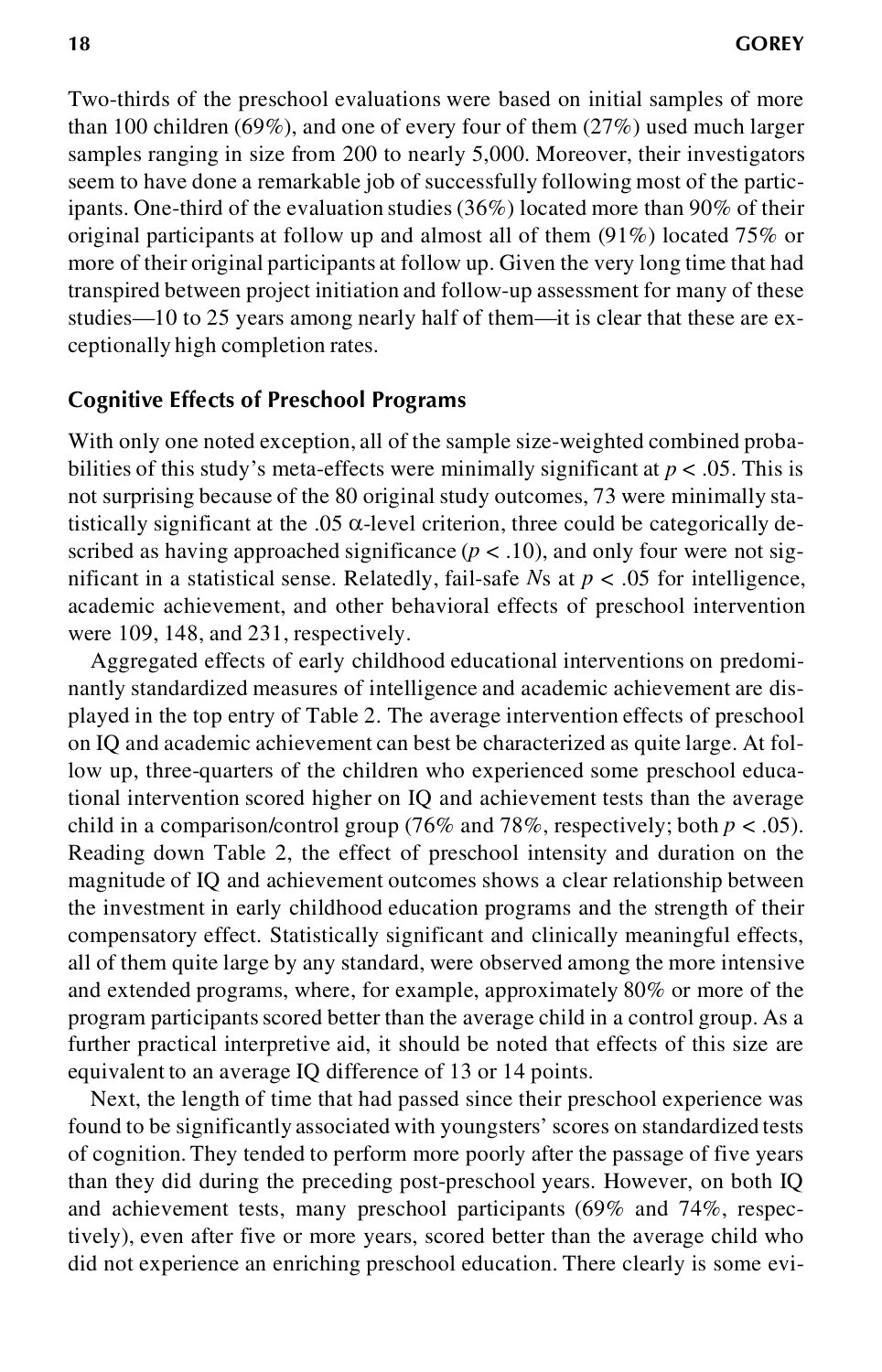| <b>Outcome Measures</b>                | N  | $U_{\rm{2}}$      | SD  |                                                                               | N  | $U_{\mathfrak{p}}$ | SD   |
|----------------------------------------|----|-------------------|-----|-------------------------------------------------------------------------------|----|--------------------|------|
| Intelligence <sup>a,c</sup>            | 23 | 76.5              | 8.9 | Academic Achievement <sup>b,c</sup>                                           | 17 | 78.2               | 11.0 |
| By Intensity of Preschool Intervention |    |                   |     |                                                                               |    |                    |      |
| Low to Moderate                        | 8  | 65.3              | 5.3 | Low to Moderate                                                               | 8  | 74.0               | 6.9  |
| High*                                  | 15 | 82.0              | 7.3 | High*                                                                         | 9  | 82.1               | 8.7  |
| By Duration of Preschool Intervention  |    |                   |     |                                                                               |    |                    |      |
| One or two years                       | 12 | 69.9              | 6.7 | One or two years                                                              | 7  | 74.0               | 9.1  |
| Three or more*                         | 11 | 79.0              | 9.0 | Three or more                                                                 | 10 | 80.9               | 9.5  |
| By Years of Follow Up                  |    |                   |     |                                                                               |    |                    |      |
| Five or less                           | 14 | 80.1              | 6.1 | Five or less                                                                  | 9  | 88.8               | 9.2  |
| Greater than five*                     | 9  | 69.4              | 7.8 | Greater than five*                                                            | 8  | 73.9               | 8.3  |
|                                        |    |                   |     | By Intensity of Preschool Intervention (Greater Than Five Years of Follow Up) |    |                    |      |
| Low to Moderate                        | 4  | 60.7 <sup>d</sup> | 5.9 | Low to moderate                                                               | 3  | 61.9               | 10.8 |
| High*                                  | 5  | 73.9              | 9.5 | High*                                                                         | 5  | 79.5               | 8.7  |
|                                        |    |                   |     |                                                                               |    |                    |      |

TABLE 2. Cognitive Effects of Preschool Programs: Weighted Average Effect Sizes

*Note.*  $N =$  number of study outcomes. With three exceptions, each study provided only one intelligence and/or academic achievement-related outcome; one study provided three outcomes by assessing intelligence at three different follow-up points (Martin, Ramey, & Ramey, 1990), and two studies provided two outcomes each by assessing reading and mathematics achievement separately (Reynolds, 1994; Sprigle & Schaefer, 1985).

<sup>a</sup>Stanford Binet Intelligence Scale (38%), Wechsler Scales (26%, Wechsler Intelligence Scale for Children {WISC}, WISC-R {revised}, Wechsler Preschool and Primary Scale of Intelligence, Wechsler Adult Intelligence Scale), Mc-Carthy Scales of Children's Abilities (19%), Bagley Tests of Infant Development (7%), and others (10%, none ac counting for more than 2%) (Caniuez & Watkin, 1998; Dacey, Nelson, & Stoeckel, 1999; Kaplan, 1996; Karr et al., 1993; Krohn & Lamp, 1999; Slate, 1995; Slate & Jones, 1995).

<sup>b</sup>Woodcock-Johnson Psycho-Educational Battery, Part 2, Tests of Achievement (23%), Iowa or Comprehensive Test of Basic Skills (23%), California Achievement Test (14%), grades (9%), and others (31%, none accounting for more than 4%) (Daly, Wright, Kelly, & Martens, 1997; DiPerna & Elliott, 1999; Duran & Powers, 1993; Powers, Escamilla, & Haussler, 1986; Shull, Weatherly, Morgan, & Bradley, 1995).

 $c_{\text{Both}}$  distributions of intelligence and academic achievement effects ( $U_3$ s) were more heterogeneous than expected due to random sampling variability alone (Hedges & Olkin's {1985}*Q* statistics calculated from corresponding *d*indexes,  $p < .05$ ).

<sup>d</sup>Combined probability not significant. All of the other effects are statistically significant ( $p < .05$ ).

\**p* < .05, one-tailed independent samples *t*-test.

dence of the fade-out effect. However, it seems that although, on average, the differences between preschool and comparison/control groups do diminish over time, even years later appreciable numbers of preschool youngsters still demonstrate practically significant IQ and achievement test performance benefits.

Adding a level of complexity to this analysis, with longer term studies the amount of preschool investment was significantly related to outcome (bottom of Table 2). The cognitive effects of intensive preschool programs tend not to fadeout very much, whereas, less intensive programs do show a marked fade-out effect. The percentage of children in intensive preschools scoring better than their average counterpart in comparison/control groups five or more years later was 74% and 80% on IQ and achievement tests, respectively. This represents an av-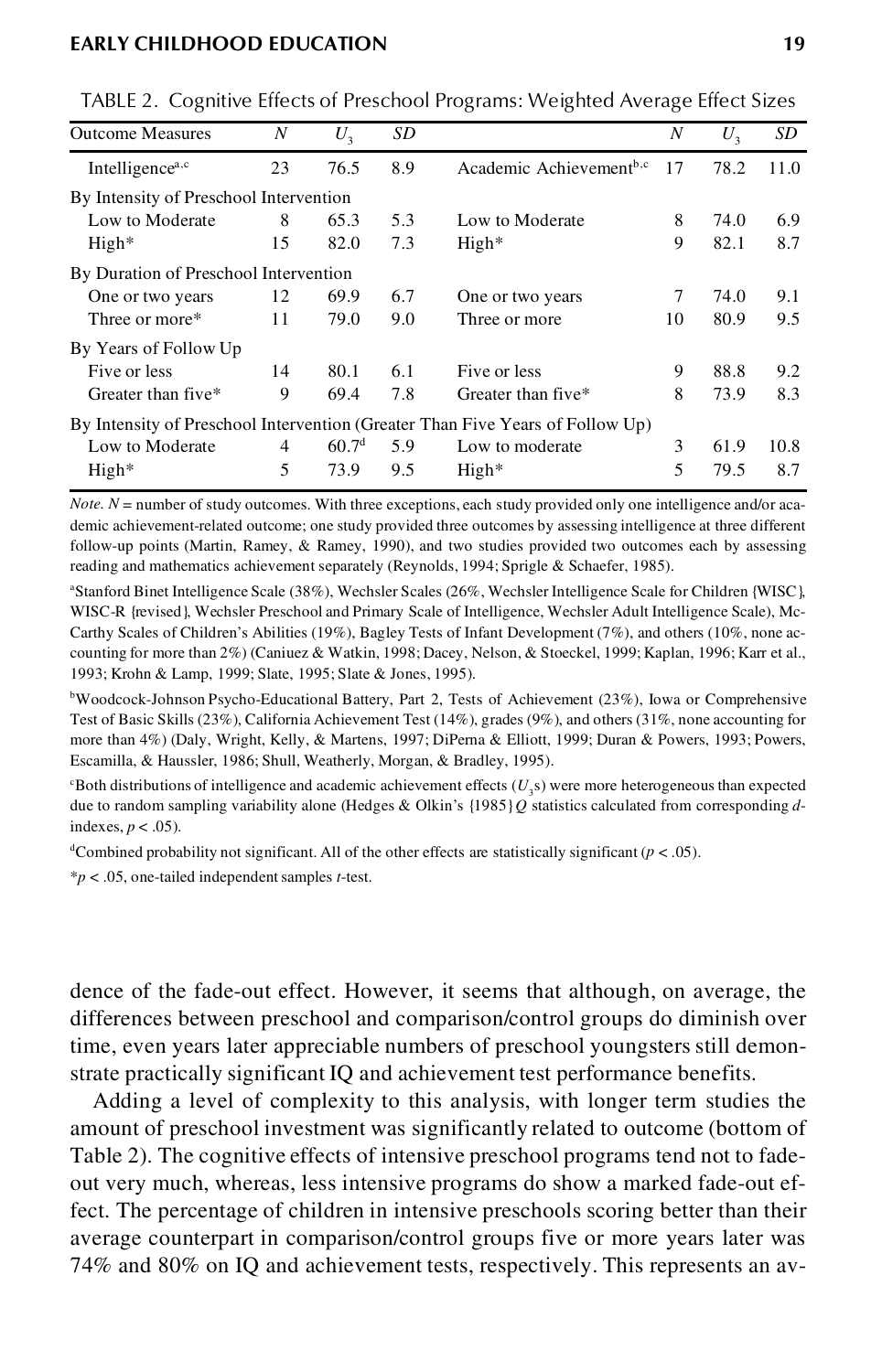erage long-term IQ gain of approximately nine points, for example. Although this meta-analysis lacks sufficient statistical power to test even longer term cognitive effects, they were essentially undiminished among the two evaluations of highly intensive educational interventions that assessed intelligence and academic achievement more than 10 years after preschool participation ( $U_2$ s of 71%) and 75%, respectively). After accounting for program intensity, years of follow up, and their interaction (low to moderate or high intensity by  $\leq 5$  years or  $> 5$ years), none of the other programmatic or study design characteristics displayed in Table 1 could further account for the variability in cognitive effects: type of program, type of research design, internal or external evaluation (dummy variables), typical participant age at entry, study sample size, attrition rate, and program duration (three-level ordinal variables). After program intensity, years of follow up, and their interaction term were force-entered into separate linear regression models with intelligence or academic achievement effects (*d*-indices) as the dependent variable, multiple-partial  $F$ -values  $(1, 18)$  for each of the seven predictors of intelligence ranged from 0.13 to 1.54 and similar *F*-values (1, 12) for academic achievement predictors ranged from 0.51 to 1.72. None of these stepwise regression *F* statistics even approached statistical significance at the .10 a-level criterion.

## **Other Personal and Social Effects of Preschool Programs**

Many of the studies in this field used categorical measures of various personal and social problems hypothesized to be associated with low intelligence rather than using standardized cognitive measures. Their cognition-related and generally long-term outcomes are displayed in Table 3. A few studies assessed differences between preschool participants and nonparticipants on their assignment to "special" learning or educational statuses and included participants identified as borderline mentally retarded or placed in other special education classes (top of Table 3). For the label of borderline mentally retarded, at an average of eight years after preschool, only one of 10 children (11%) had been so labeled, whereas four of every 10 children  $(40\%)$  who did not go to preschool had been so labeled, a more than three-fold differential. Preschool intervention offered a nearly three-quarters protective effect (rate ratio =  $11.3/39.7 = 0.29$ ). It prevented three of every four participants from being assigned the label of borderline mentally retarded, a label they would probably otherwise have received at some point during their elementary school years had they not attended preschool.

Standardized cognitive assessment is only one limited way of evaluating early childhood education programs. From the lifespace perspective of children and their families, successful school performance, because it is linked to so many other avenues of success, is another, probably even more meaningful outcome measure (School Performance, Table 3). Relatively long-term follow up of grade failure (22% versus 43%) and high school drop out rates (26% versus 48%)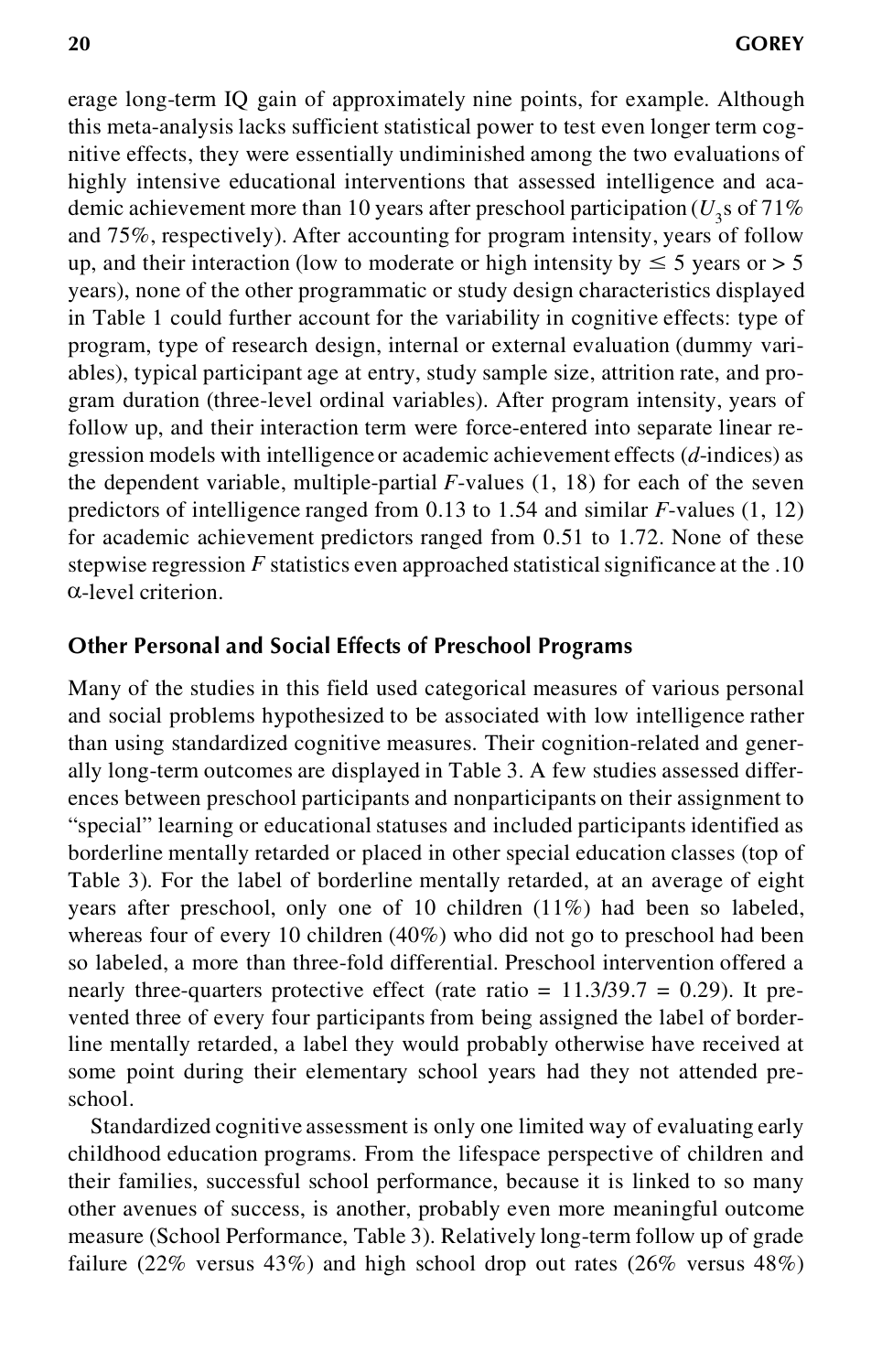|                                         |                               |                | Rate $(\%)$ at Follow Up |                          |               |
|-----------------------------------------|-------------------------------|----------------|--------------------------|--------------------------|---------------|
| Type of Outcome Measures                | Average Years<br>of Follow Up | N              | Preschool                | Control or<br>Comparison | Rate<br>Ratio |
| Categorical Cognitive-Related           |                               |                |                          |                          |               |
| Identified borderline mentally retarded | 8                             | 3              | 11.3                     | 39.7                     | 0.29          |
| Ever assigned to special education      | 11                            | 5              | 17.4                     | 36.4                     | 0.48          |
| School Performance                      |                               |                |                          |                          |               |
| Ever held back a grade                  | 9                             | 8              | 22.3                     | 43.0                     | 0.52          |
| Not a high school graduate              | 16                            | 7              | 26.0                     | 48.4                     | 0.54          |
| <b>Welfare Dependence</b>               |                               |                |                          |                          |               |
| Currently receives welfare assistance   | 15                            | 2              | 12.6                     | 32.3                     | 0.39          |
| Ever received welfare as an adult       | 25                            | 1              | 59.5                     | 80.5                     | 0.74          |
| Economic Well-Being                     |                               |                |                          |                          |               |
| Currently unemployed                    | 17                            | 2              | 50.2                     | 68.8                     | 0.73          |
| Earnings below poverty criterion        | 20                            | $\overline{2}$ | 56.6                     | 84.7                     | 0.67          |
| Not a home owner                        | 25                            | 1              | 63.1                     | 86.5                     | 0.73          |
| Delinquent and Criminal Behavior        |                               |                |                          |                          |               |
| Ever engaged in delinquent behavior     | 11                            | 3              | 30.2                     | 74.0                     | 0.41          |
| Ever arrested                           | 18                            | $\overline{4}$ | 23.9                     | 51.1                     | 0.47          |
| Arrested five or more times             | 25                            | 1              | 6.6                      | 35.8                     | 0.18          |
| Teenage Pregnancy                       | 15                            |                | 43.4                     | 57.8                     | $0.75*$       |

TABLE 3. Other Personal and Social Effects of Preschool Programs: Aggregate Rates and Rate Ratios

*Note.*  $N =$  number of study outcomes. Rate ratio = preschool rate/control-comparison rate.

\**p* < .10. All of the other critical comparisons (aggregate preschool versus control and comparison samples) were significant at  $p < .05$  ( $\chi^2$  test statistic {degrees of freedom = 1}).

among preschool and control group youngsters were demonstrative of statistically significant preschool advantages. An enriching preschool education decreased the chances that a child would fail a grade (rate ratio  $= 0.52$ ) and decreased the chances that a child would drop out of high school before graduation (rate ratio  $= 0.54$ ), both by nearly 50%. The remainder of the findings displayed in Table 3 are consistent with what is well known about the associations of school failure with various other life difficulties. All of the preschool control group rate ratios on welfare dependence, low socioeconomic status, and criminal behavior were both statistically and practically significant. Over the typical course of near generational follow ups, the cumulative lifetime rates of experiencing such problems were much lower among adults who had attended preschool. For example, compared with their nonpreschooled counterparts, participants were 26% less likely to have ever received welfare, 33% less likely to be poor, less than half as likely to have ever engaged in delinquent or criminal behavior, and strikingly, far less likely (82%) to have developed a criminal lifestyle. Although some of these aggregate findings are based on only a few study outcomes, together the consistency observed across their 40 comparisons certainly seems to indicate that preschool education has a very positive influence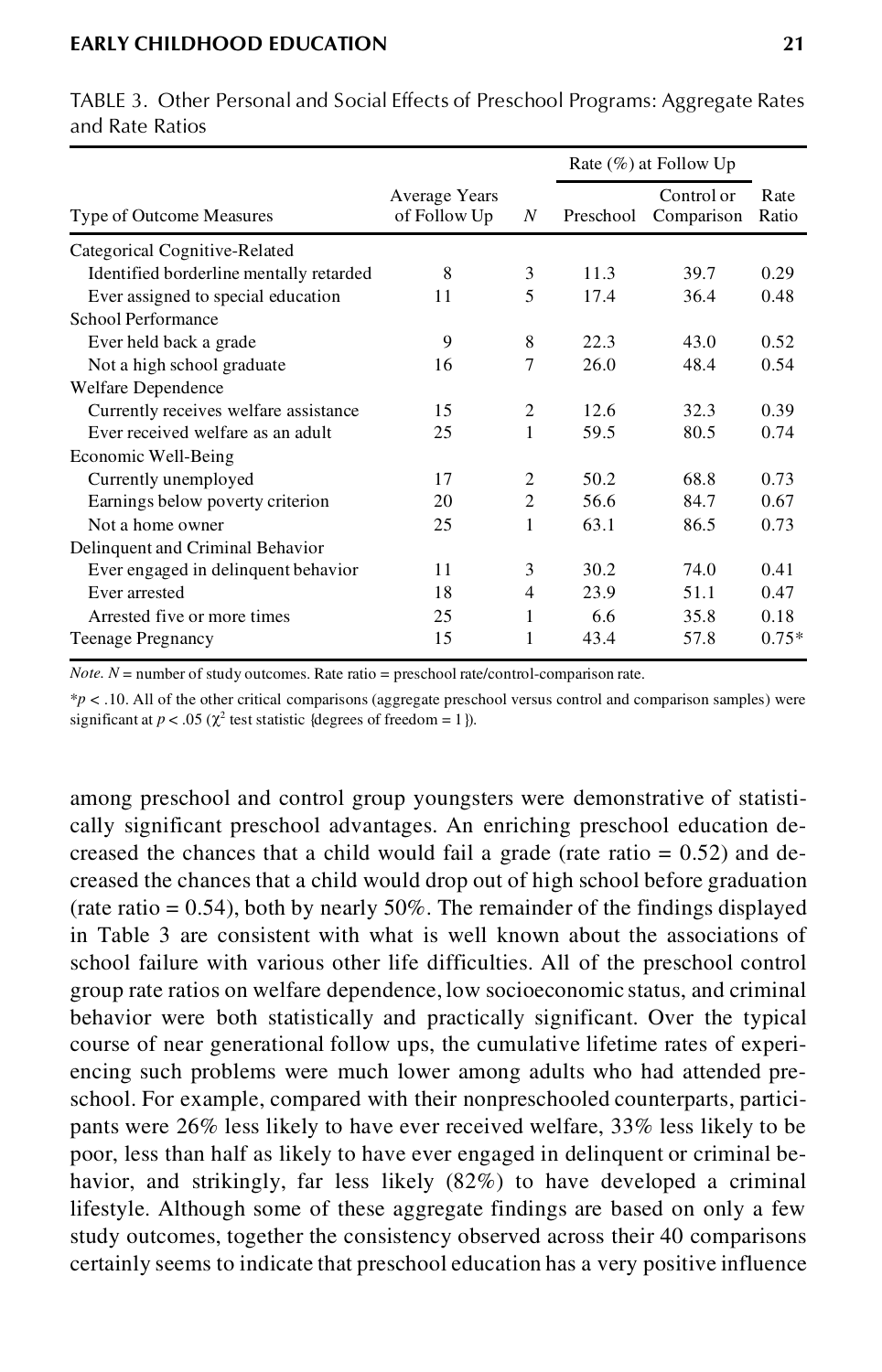on the lives of its participants transcendent of their scores on tests of intelligence or academic achievement.

## **Lack of Moderation of Effects by Study Characteristics**

The computed index of study internal validity (actual score range of two to five), a function of major research design type, sample size, and attrition, was not associated with effect size. Within intelligence, academic achievement, and other behavioral domains, respective internal validity *d*-index *r*s (degrees of freedom) were  $-.19$  (21),  $-.31$  (15), and  $-.13$  (38). It should be noted that all of the possible associations—treating the index as a categorical, ordinal, or continuous variable, and testing its association with all 80 study outcomes and with the subsamples of intelligence, academic achievement, and other behavioral outcomes —were explored completely with standard correlational and analysis of variance statistics (Pearson's *r, t*-test, and *F*-ratio). None of these test statistics even approached statistical significance at the .10  $\alpha$ -level criterion. It seems that the original study sampling scheme was successful in selecting a relatively homogeneous group of fairly rigorous studies: 27 of 35 (77.1%) scored 4 or 5 on the index ( $M = 4.16$ ,  $SD = 0.90$ ). In other words, there is not a great deal of internal validity variance among this meta-analytic sample, so it is not very surprising that the internal validity index itself it is not predictive of effects. Also, representing the sampling scheme's success, all 35 of the studies assessed race, socioeconomic status, or other family background characteristics (e.g., maternal education) at pretest and accounted for them in some way in their analyses. All but three of the studies did the same for cognitive characteristics of children or mothers. Methodological problems, particularly those related to study group nonequivalence at pretest (possible selective group assignment) or posttest (possible selective attrition or follow up), do not seem to be potent alternative explanations for the observed intervention effects of this meta-analysis.

## **DISCUSSION**

This meta-analysis of experimental and quasi-experimental research showed strong support for the idea that early childhood education is a highly effective preventive intervention. Its observed cognitive and behavioral meta-effects were synthesized from a sample of studies that were largely of high internal validity. They offered a good deal of methodological assurance that their observed treatment effects were indeed the effects of planned preschool educational interventions, rather than the mere spurious results of methodological artifacts such as, for example, uncontrolled selection bias. In light of its methodological strengths, perhaps this review's most telling finding is that as preschool intervention intensity increases, so does the magnitude of its positive effects. In fact, this relatively strong relationship between program endowment and outcomes observed among generally rigorous studies seems indicative of the causal nature of the relation-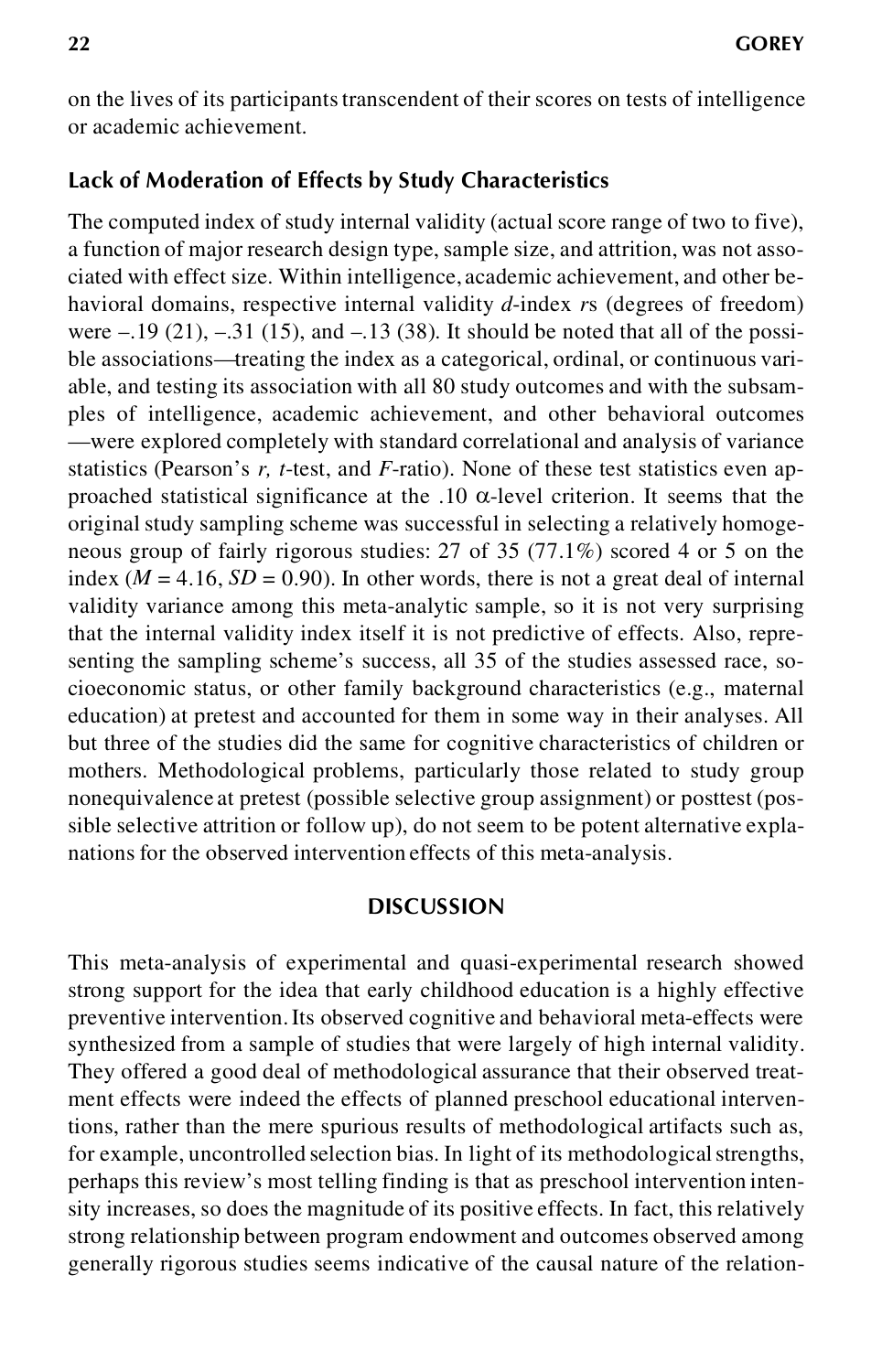ship between preschool programs and their outcomes. Previous analysts (Cicarelli, Evans, & Schiller, 1969; Datta, 1976; Haskins, 1989; Herrnstein & Murray, 1994) who did not account for this key characteristic of program endowment erroneously emphasized the fading-out of compensatory program effects after a few years. In sharp contrast, the latest long-term evaluations demonstrate in fairly unequivocal fashion that the positive cognitive and related lifespace effects of more intensive early childhood educational programs are maintained well into adulthood.

This review's null findings probably contribute as much interpretive power to the integrative knowledge about the cognitive and related effects of early childhood education as do the significant ones. Perhaps most critically, major research design type—experiment or quasi-experiment—did not significantly confound or moderate the central hypothesized effects of this meta-analytic study. Because of the possibility that meta-analysis may merely compound erroneous inferences drawn from research that is not well controlled and because some analysts have observed the effects of nonrandomized trials to be systematically larger than those of otherwise similar randomized trials, numerous caveats have been offered regarding the use of meta-analysis with nonrandomized trials (Petitti, 2000; Stroup et al., 2000). For these reasons, one could make a rational argument for the exclusion of quasi-experimental primary research from this metaanalytic study's sample. In this instance, however, such an exclusion criterion was not applied because empirical arguments were consistently discordant with the rational one. Not only did the design distinction of quasi-experiment versus randomized experiment not confound or moderate the observed aggregate effects of early childhood education, neither did other methodological characteristics such as study attrition rates or even a computed index of study internal validity. This study's exercise of due empirical caution provided ample assurance that its inclusion of quasi-experiments did not produce conclusions substantively different than those expected from the synthesis of randomized experiments only.

## **Possible Meta-Analytic Review Limitations**

The decision to make published research this review's focus was based on the notion that professional peer and editorial review would bolster confidence in the validity of its aggregate findings. However, because it was based on published journal articles, books, and reports, the findings of this meta-analysis may be confounded by publication bias, although it seems that such intrusion is highly unlikely. As was noted, fail-safe *N*s at  $p < .05$  for the intelligence, academic achievement, and other behavioral effects of preschool intervention were found to be 109, 148, and 231, respectively. These are the estimated number of studies with null findings that would have to exist in researchers' or practitioners' file drawers to change this review's central conclusions. The computed failsafe *N*s are nearly five, nine, and six times the number of respective study outcomes included in this review  $(N = 23, 17,$  and 40). This review seems highly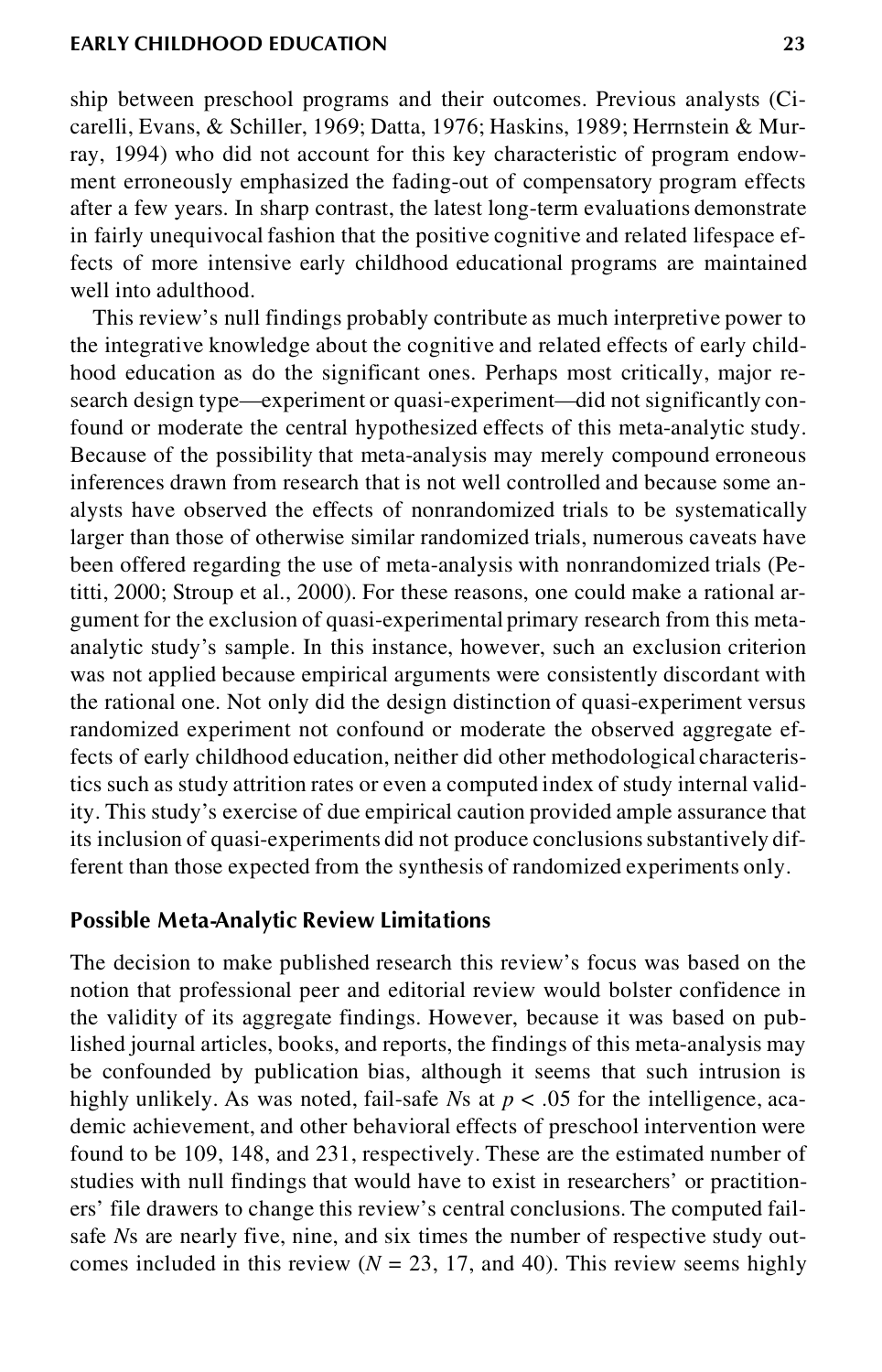resistant to the potential impact of unretrieved null results, thus, publication bias is probably not a potent alternative explanation for its findings.

A systematic research review such as this one necessarily produces reviewgenerated findings. Although sample of studies reviewed were rigorous experiments or quasi-experiments, at the level of meta-analysis the research design is essentially cross-sectional. Studies were sampled and analyzed at one point in time during January 2000. All of the review-generated findings of this metaanalysis are most appropriately thought of as screened hypotheses awaiting the confirmation or refutation of future primary research. However, given the homogeneously high internal validity of the studies analyzed, it also seems appropriate to label this review's conclusions as strong hypotheses that one can be quite confident will be affirmed with superior primary research methodologies.

## **Possible Policy and Research Implications**

Some, such as *The Bell Curve*'s authors (Herrnstein & Murray, 1994) and allied scholars, have disparaged "the spending of billions on run-of-the-mill" (p. 403) preschool programs, yet they claim the impossibility of implementing intensive, Abecedarian-like programs for all of the nation's disadvantaged children. Such a scientific and policy catch-22 is not helpful; as with many extreme notions, it is not consistent with the true complexity of the human condition. Such notions are based on a rather antiquated and overly simplistic main effects only model of cognitive development. Conversely, this review's interactional perspective, emphasizing the importance of both nature and nurture, rather than the relative importance of either nature or nurture, strongly suggests that the probable high heritability of complex behaviors such as intelligence notwithstanding, they can be highly malleable at the same time. It seems then that a balanced reading of its findings along with all of the extant scientific evidence would lead to the implementation policies that support, if not the very best imaginable, then at least better preschool programs for more, if not all, of the children who live in our most impoverished environments.

Such policy decisions are necessarily not only based on beneficiary considerations, but also costs. As taxpayers and their policy-making representatives will ultimately pay for all social programs, they want and should have information about their value. As for the relative benefits and costs of early childhood educational programs, the scientific evidence gathered so far strongly suggests that, in addition to their noted benefits for children through young adults, taxpayers definitely seem to be getting their money's worth. Consistent with the findings of this metaanalysis, for example, benefit-cost analyses of the Perry Preschool Program over 15 to 25 years have estimated that it returns between two and seven dollars to society for each dollar initially invested (Barnett, 1985; 1993). These are returns in the form of additional tax revenues from the lifetime incomes of preschool program participants, in addition to decreased social welfare, criminal justice, and related costs. Even if it is assumed that the more liberal of these estimates are doubt-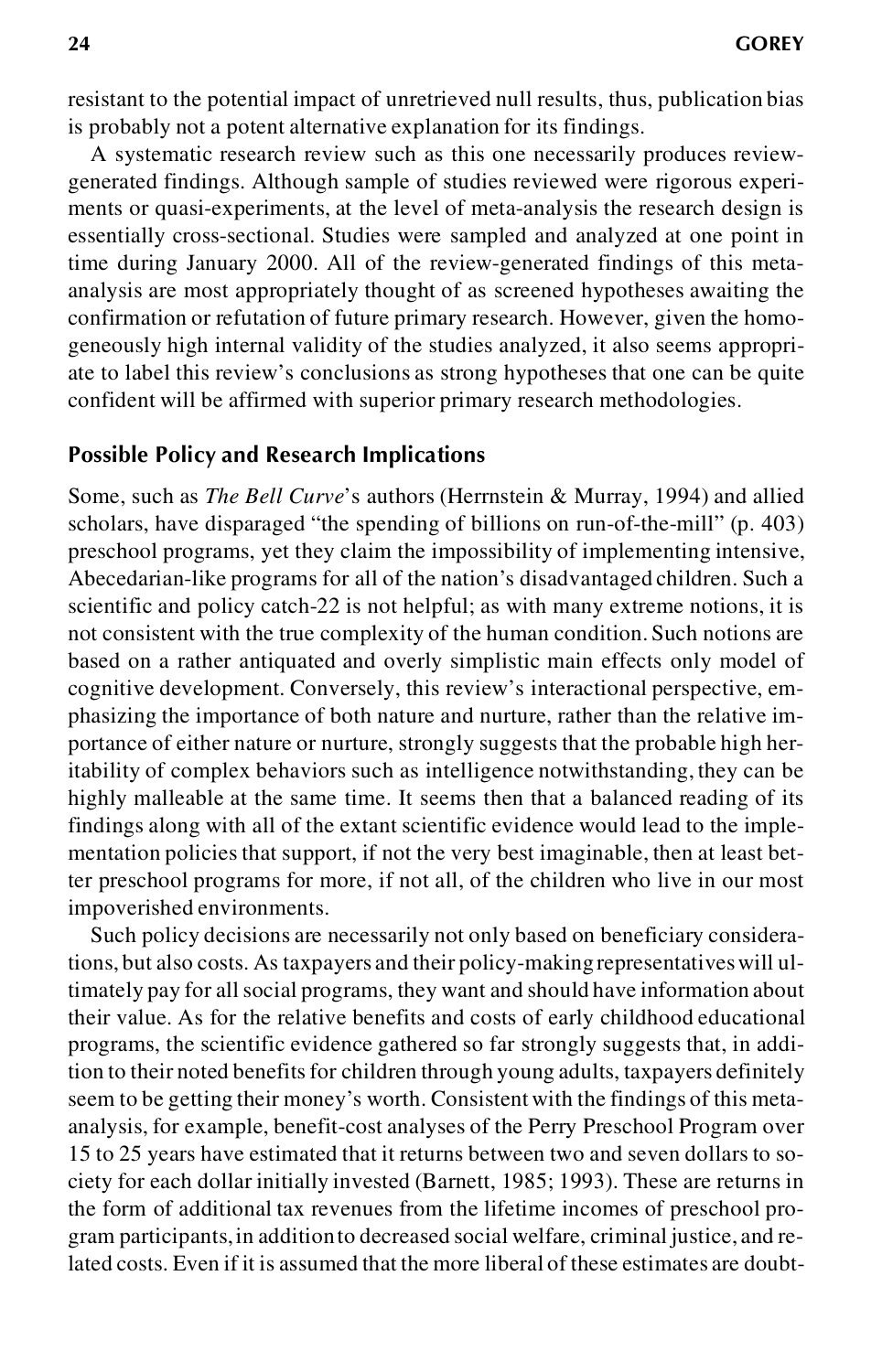ful, a rational benefit-cost argument could certainly be made to double or even quadruple funding for compensatory education. Why not offer the very best preschool programs possible, up to the societal break-even point?

It seems quite clear what type of future research is needed in this field. A study is needed of diverse preschool interventions that includes the following characteristics: (a) experimental manipulation of the preschool control group variable; (b) a very large sample of participants; and (c) procedures that ensure near complete follow up of the original intervention and control samples. The present meta-analytic study showed that although most of this field's extant primary studies are categorically high in internal validity, including two of three of these research design characteristics, none of them has yet to incorporate all three rigorous procedures. Recall that most studies scored four or five of six points on a computed internal validity index (none achieved the maximum possible score of six). The power provided by very large, perhaps national samples, would allow not only for confident assurance of intervention control pretest equivalence, but also for the accomplishment of direct primary analysis of the potential moderating effect of various child and program characteristics. This would simultaneously allow for the potentially confounding or interacting effects of other key variables, such as various characteristics of the home environment. Moreover, although the research accomplished to date has demonstrated a clear positive relationship between program endowment and its effects (i.e., generally, the more money invested in a given preschool educational intervention, the larger will be its cognitive and other behavioral effects), we still know next to nothing about threshold effects or the relative importance of particular program investments. For example, what is the overall point of diminishing returns on investment in preschool education, above which further cognitive or other behavioral gains will not be realized? Is it \$3,000 per childyear, \$5,000, or \$10,000 or more? What are the threshold effects of specific program characteristics: teacher credentials, teacher/preschooler ratios, program intensity, and duration? These questions have great scientific and policy merit. Their answers, achievable with the best possible research, will be well worth society's investment.

## **REFERENCES<sup>1</sup>**

- Adams, M. J. (1989). Thinking skills curricula: Their promise and progress. *[Educational Psycholo](http://puck.ingentaselect.com/nw=1/rpsv/cgi-bin/linker?ext=a&reqidx=/0046-1520^28^2924L.25[aid=1110906])[gist, 24,](http://puck.ingentaselect.com/nw=1/rpsv/cgi-bin/linker?ext=a&reqidx=/0046-1520^28^2924L.25[aid=1110906])* 25–77.
- Bacharach, V. R., & Baumeister, A. A. (1998). Effect of maternal intelligence, marital status, income, and home environment on cognitive development of low birthweight infants. *[Journal](http://puck.ingentaselect.com/nw=1/rpsv/cgi-bin/linker?ext=a&reqidx=/0146-8693^28^2923L.197[aid=1110907,csa=0146-8693^26vol=23^26iss=3^26firstpage=197,nlm=9640899]) [of Pediatric Psychology, 23,](http://puck.ingentaselect.com/nw=1/rpsv/cgi-bin/linker?ext=a&reqidx=/0146-8693^28^2923L.197[aid=1110907,csa=0146-8693^26vol=23^26iss=3^26firstpage=197,nlm=9640899])* 197–205.
- Barnett, W. S. (1985). Benefit-cost analysis of the Perry Preschool Program and its policy implications. *Educational Evaluation and Policy Analysis, 7,* 333–342.
- \*Barnett, W. S. (1991). Benefits of compensatory preschool education. *[Journal of Human Re](http://puck.ingentaselect.com/nw=1/rpsv/cgi-bin/linker?ext=a&reqidx=/0022-166X^28^2927L.279[aid=958607])[sources, 27,](http://puck.ingentaselect.com/nw=1/rpsv/cgi-bin/linker?ext=a&reqidx=/0022-166X^28^2927L.279[aid=958607])* 279–312.

<sup>1</sup>References marked with an asterisk indicate studies included in the meta-analysis.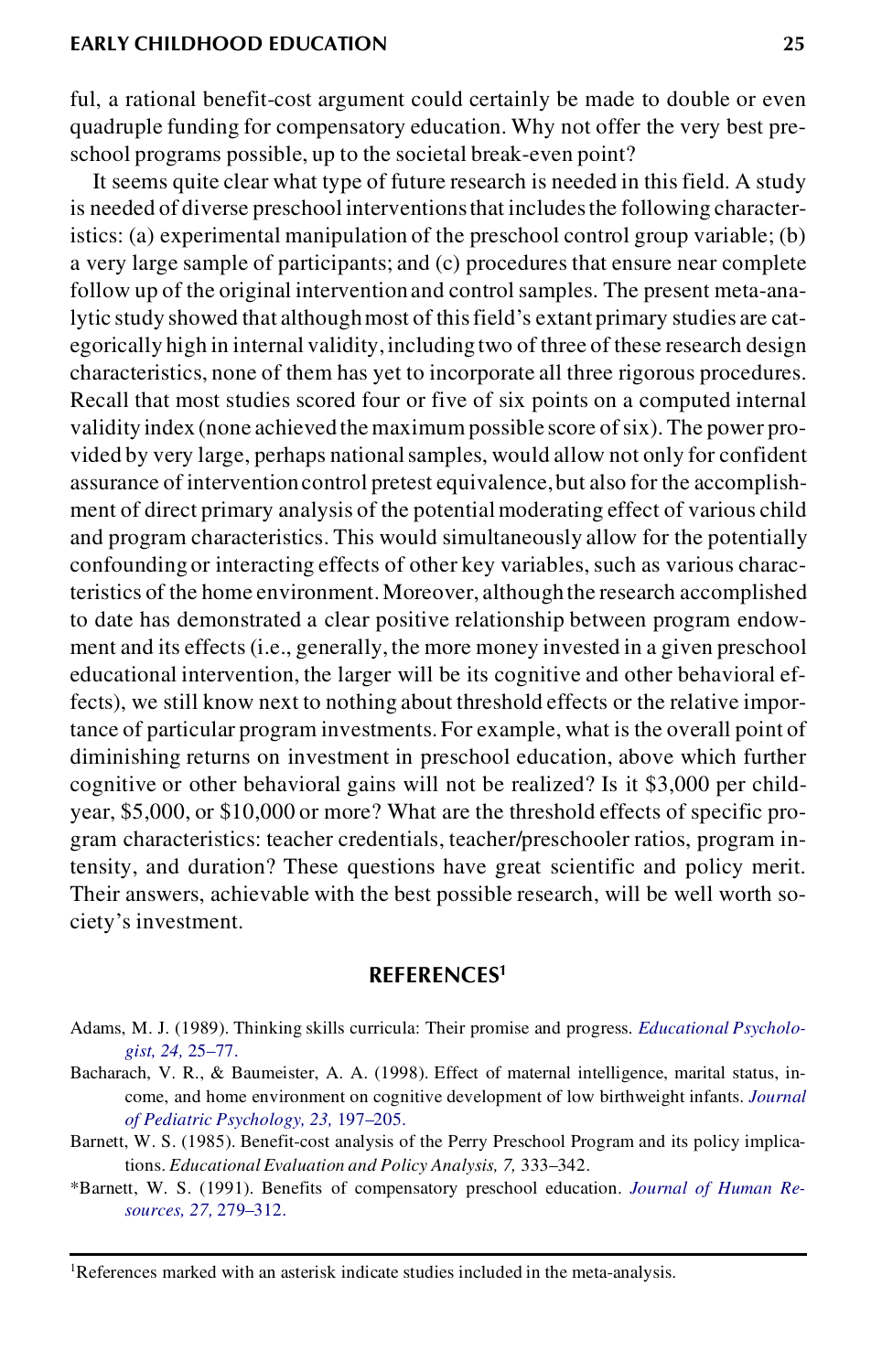- Barnett, W. S. (1993). Benefit-cost analysis of preschool education: Findings from a 25-year followup. *[American Journal of Orthopsychiatry, 63,](http://puck.ingentaselect.com/nw=1/rpsv/cgi-bin/linker?ext=a&reqidx=/0002-9432^28^2963L.500[aid=1110909,csa=0002-9432^26vol=63^26iss=4^26firstpage=500,nlm=8267089])* 500–508.
- Barnett, W. S. (1998). Long-term cognitive and academic effects of early childhood education on children in poverty. *[Preventive Medicine, 27,](http://puck.ingentaselect.com/nw=1/rpsv/cgi-bin/linker?ext=a&reqidx=/0091-7435^28^2927L.204[aid=1110910,csa=0091-7435^26vol=27^26iss=2^26firstpage=204,nlm=9578996])* 204–207.
- Bouchard, T. J., Jr., Lykken, D. T., McGue, M., Segal, N. L., & Tellegen, A. (1990). Sources of human psychological differences: The Minnesota study of twins reared apart. *[Science, 250,](http://puck.ingentaselect.com/nw=1/rpsv/cgi-bin/linker?ext=a&reqidx=/0036-8075^28^29250L.223[aid=123839,nlm=2218526])* [223–228.](http://puck.ingentaselect.com/nw=1/rpsv/cgi-bin/linker?ext=a&reqidx=/0036-8075^28^29250L.223[aid=123839,nlm=2218526])
- Brooks-Gunn, J., Klebanov, P. K., & Duncan, G. J. (1996). Ethnic differences in children's intelligence test scores: Role of economic deprivation, home environment, and maternal characteristics. *[Child Development, 67,](http://puck.ingentaselect.com/nw=1/rpsv/cgi-bin/linker?ext=a&reqidx=/0009-3920^28^2967L.396[aid=1110911,era=96M/261,nlm=8625720])* 396–408.
- Brown, A. L., & Campione, J. C. (1982). Modifying intelligence or modifying cognitive skills: More than a semantic quibble? In D. K. Detterman & R. J. Sternberg (Eds.), *How much can intelligence be increased*? (pp. 215–230). Norwood, NJ: Ablex.
- \*Burchinal, M. R., Campbell, F. A., Bryant, D. M., Wasik, B. H., & Ramey, C. T. (1997). Early intervention and mediating processes in cognitive performance of children of low-income African American families. *Child Development, 68,* 935–954.
- \*Campbell, F. A., Breitmayer, B., & Ramey, C. T. (1986). Disadvantaged single teenage mothers and their children: Consequences of free educational day care. *[Family Relations, 35,](http://puck.ingentaselect.com/nw=1/rpsv/cgi-bin/linker?ext=a&reqidx=/0197-6664^28^2935L.63[aid=1110913])* 63–68.
- \*Campbell, F. A., & Ramey, C. T. (1990). The relationship between Piagetion cognitive development, mental test performance, and academic achievement in high-risk students with and without early educational experience. *Intelligence, 14,* 293–308.
- \*Campbell, F. A., & Ramey, C. T. (1994). Effects of early intervention on intellectual and academic achievement: A follow-up study of children from low-income families. *[Child Development,](http://puck.ingentaselect.com/nw=1/rpsv/cgi-bin/linker?ext=a&reqidx=/0009-3920^28^2965L.684[aid=123804,csa=0009-3920^26vol=65^26iss=2^26firstpage=684,nlm=8013248]) 65,* [684–698.](http://puck.ingentaselect.com/nw=1/rpsv/cgi-bin/linker?ext=a&reqidx=/0009-3920^28^2965L.684[aid=123804,csa=0009-3920^26vol=65^26iss=2^26firstpage=684,nlm=8013248])
- \*Campbell, F. A., & Ramey, C. T. (1995). Cognitive and school outcomes for high-risk African-American students at middle adolescence: Positive effects of early intervention. *[American](http://puck.ingentaselect.com/nw=1/rpsv/cgi-bin/linker?ext=a&reqidx=/0002-8312^28^2932L.743[aid=123805,csa=0002-8312^26vol=32^26iss=4^26firstpage=743]) [Educational Research Journal, 32,](http://puck.ingentaselect.com/nw=1/rpsv/cgi-bin/linker?ext=a&reqidx=/0002-8312^28^2932L.743[aid=123805,csa=0002-8312^26vol=32^26iss=4^26firstpage=743])* 743–772.
- Caniuez, G. L., & Watkin, M. W. (1998). Long-term stability of the Wechsler Intelligence Scale for Children-third edition. *Psychological Assessment, 10,* 285–291.
- Capron, C., & Duyme, M. (1989). Assessment of effects of socio-economic status on IQ in a full cross-fostering study. *Nature, 340,* 552–554.
- Ceci, S. J. (1991). How much does schooling influence general intelligence and its cognitive components? A reassessment of the evidence. *[Developmental Psychology, 27,](http://puck.ingentaselect.com/nw=1/rpsv/cgi-bin/linker?ext=a&reqidx=/0012-1649^28^2927L.703[aid=123935])* 703–722.
- Christian, K., Morrison, F. J., & Bryant, F. B. (1998). Predicting kindergarten academic skills: Interactions among child care, maternal education, and family literacy environments. *[Early Child](http://puck.ingentaselect.com/nw=1/rpsv/cgi-bin/linker?ext=a&reqidx=/0885-2006^28^2913L.501[aid=1110916])[hood Research Quarterly, 13,](http://puck.ingentaselect.com/nw=1/rpsv/cgi-bin/linker?ext=a&reqidx=/0885-2006^28^2913L.501[aid=1110916])* 501–521.
- \*Cicarelli, V. G., Evans, J. W., & Schiller, J. S. (1969). *The impact of Head Start: An evaluation of the effects of Head Start on children's cognitive and affective development.* Athens, OH: Westinghouse Learning Corporation and Ohio University.
- \*Clark, S. H., & Campbell, F. A. (1998). Can intervention early prevent crime later? The Abecedarian project compared with other programs. *[Early Childhood Research Quarterly, 13,](http://puck.ingentaselect.com/nw=1/rpsv/cgi-bin/linker?ext=a&reqidx=/0885-2006^28^2913L.319[aid=1110917])* [319–343.](http://puck.ingentaselect.com/nw=1/rpsv/cgi-bin/linker?ext=a&reqidx=/0885-2006^28^2913L.319[aid=1110917])
- Coles, C. D., Brown, R. T., Smith, I. E., Platzman, K. A., Erickson, S., & Falek, A. (1991). Effects of prenatal alcohol exposure at school age. I. Physical and cognitive development. *[Neurotoxi](http://puck.ingentaselect.com/nw=1/rpsv/cgi-bin/linker?ext=a&reqidx=/0892-0362^28^2913L.357[aid=1110918,nlm=1921915])[cology and Teratology, 13,](http://puck.ingentaselect.com/nw=1/rpsv/cgi-bin/linker?ext=a&reqidx=/0892-0362^28^2913L.357[aid=1110918,nlm=1921915])* 357–367.
- Cohen, J. (1988). *Statistical power analysis for the behavioral sciences* (2nd ed.). Mahwah, NJ: Erlbaum.
- Cooper, H. (1998). *Synthesizing research: A guide for literature reviews* (3rd ed.). Thousand Oaks, CA: Sage.
- Cooper, H., & Hedges, L. V. (Eds.) (1994). *The handbook of research synthesis.* New York: Russell Sage Foundation.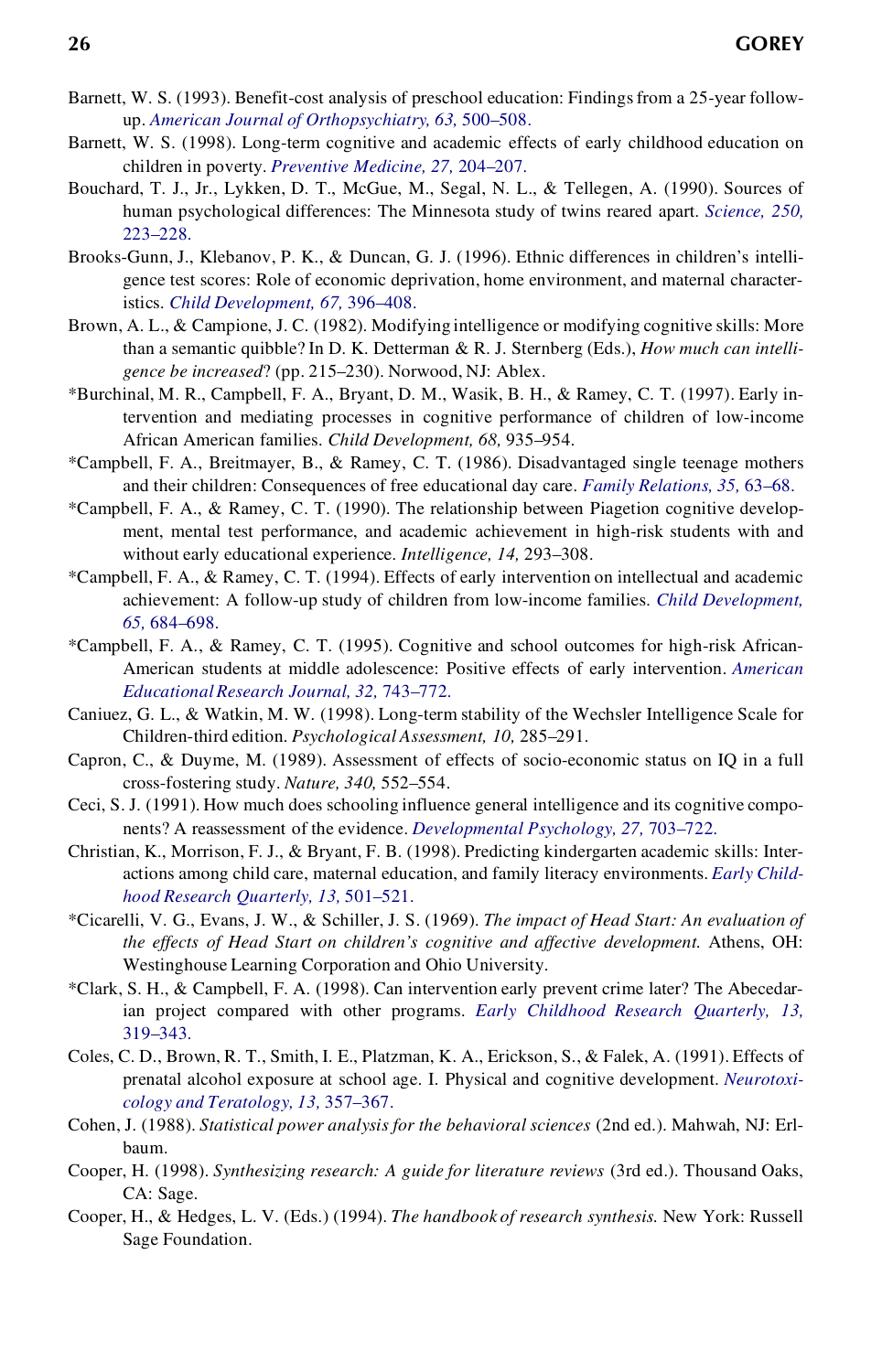- \*Copple, C. E., Cline, M. G., & Smith, A. N. (1987). *Path to the future: Long-term effects of Head Start in the Philadelphia school district.* Washington, DC: US Department of Health and Human Services.
- Cryns, A. G., & Gorey, K. M. (2000). *Rushton's impermeable belief in the validity of his own evolutionary paradigm may prevent his consideration of alternatives: An update meta-analysis and rejoinder to Rushton and Ankney.* Manuscript submitted for publication.
- \*Currie, J., & Thomas, D. (1995). Does Head Start make a difference? *American Economic Review, 85,* 341–364.
- Cyphers, L. H., Fulker, D. W., Plomin, R., & DeFries, J. C. (1989). Cognitive abilities in the early school years: No effect of shared environment between parents and offspring. *Intelligence, 13,* 369–386.
- Dacey, C. M., Nelson, W. M., III, & Stoeckel, J. (1999). Reliability, criterion-related validity and qualitative comments of the fourth edition of the Stanford-Binet Intelligence Scale with a young adult population with intellectual disability. *[Journal of Intellectual Disability Re](http://puck.ingentaselect.com/nw=1/rpsv/cgi-bin/linker?ext=a&reqidx=/0964-2633^28^2943L.179[aid=1110920,nlm=10392604])[search, 43,](http://puck.ingentaselect.com/nw=1/rpsv/cgi-bin/linker?ext=a&reqidx=/0964-2633^28^2943L.179[aid=1110920,nlm=10392604])* 179–184.
- Daly, E. J., III, Wright, J. A., Kelly, S. Q., & Martens, B. K. (1997). Measures of early academic skills: Reliability and validity with a first grade sample. *School Psychology Quarterly, 12,* 268–280.
- Datta, L. (1976). The impact of the Westinghouse/Ohio evaluation on the development of project Head Start: An examination of the immediate and longer-term effects and how they came about. In C. C. Abt (Ed.), *The evaluation of social programs* (pp. 129–181). Beverly Hills, CA: Sage.
- Devlin, B., Daniels, M., & Roeder, K. (1997). The heritability of IQ. *Nature, 388,* 468–471.
- DiPerna, J. C., & Elliott, S. N. (1999). Development and validation of the Academic Competence Evaluation Scales. *Journal of Psychoeducational Assessment, 17,* 207–225.
- Duncan, G. J., & Brooks-Gunn, J. (Eds.) (1997). *Consequences of growing up poor.* New York: Russell Sage Foundation.
- Duran, R., & Powers, S. (1993). Reliabilities of the Iowa Tests of Basic Skills for Hispanic- and Anglo-American students. *Psychological Reports, 73,* 64–66.
- \*Farnworth, M., Schweinhart, L. J., & Berrueta-Clement, J. R. (1985). Preschool intervention, school success and delinquency, in a high risk sample of youth. *American Educational Research Journal, 22,* 445–464.
- Fleiss, J. L. (1981). *Statistical methods for rates and proportions*(2nd ed.). New York: Wiley.
- Flynn, J. R. (1984). The mean IQ of Americans: Massive gains 1932 to 1978. *[Psychological Bulletin,](http://puck.ingentaselect.com/nw=1/rpsv/cgi-bin/linker?ext=a&reqidx=/0033-2909^28^2995L.29[aid=123939]) 95,* [29–51.](http://puck.ingentaselect.com/nw=1/rpsv/cgi-bin/linker?ext=a&reqidx=/0033-2909^28^2995L.29[aid=123939])
- Garber, H. L., & Hodge, J. D. (1991). Understanding intervention, inoculation, and risk for intellectual deceleration: A reply to Locurto. *Intelligence, 15,* 317–323.
- Gorey, K. M. (1996). Social work intervention efficacy research: Comparison of the findings from internal versus external evaluations. *[Social Work Research, 20,](http://puck.ingentaselect.com/nw=1/rpsv/cgi-bin/linker?ext=a&reqidx=/1070-5309^28^2920L.119[aid=246911])* 119–128.
- Gorey, K. M., & Cryns, A. G. (1995). Lack of racial differences in behavior: A quantitative replication of Rushton's (1988) review and an independent meta-analysis. *[Personality and Individ](http://puck.ingentaselect.com/nw=1/rpsv/cgi-bin/linker?ext=a&reqidx=/0191-8869^28^2919L.345[aid=1110924])[ual Differences, 19,](http://puck.ingentaselect.com/nw=1/rpsv/cgi-bin/linker?ext=a&reqidx=/0191-8869^28^2919L.345[aid=1110924])* 345–353.
- Gorey, K. M., & Cryns, A. G. (1999). The bell curve: Race, social class, and social work. *[Social](http://puck.ingentaselect.com/nw=1/rpsv/cgi-bin/linker?ext=a&reqidx=/0037-8046^28^2944L.586[aid=1110925,csa=0037-8046^26vol=44^26iss=6^26firstpage=586]) [Work, 44,](http://puck.ingentaselect.com/nw=1/rpsv/cgi-bin/linker?ext=a&reqidx=/0037-8046^28^2944L.586[aid=1110925,csa=0037-8046^26vol=44^26iss=6^26firstpage=586])* 586–589.
- Gould, S. J. (1995). Mismeasure by any measure. In R. Jacoby & N. Glauberman (Eds.), *The bell curve debate: History, documents, opinions*(pp. 3–13). New York: Times Books.
- \*Gray, S. W., Ramsey, B. K., & Klaus, R. A. (1982). *From 3 to 20: The Early Training Project.* Baltimore: University Park Press.
- Haskins, R. (1989). Beyond metaphor: The efficacy of early childhood education. *[American Psy](http://puck.ingentaselect.com/nw=1/rpsv/cgi-bin/linker?ext=a&reqidx=/0003-066X^28^2944L.274[aid=1110926])[chologist, 44,](http://puck.ingentaselect.com/nw=1/rpsv/cgi-bin/linker?ext=a&reqidx=/0003-066X^28^2944L.274[aid=1110926])* 274–282.
- Hedges, L., & Olkin, I. (1985). *Statistical methods for meta-analysis.* Orlando, FL: Academic Press.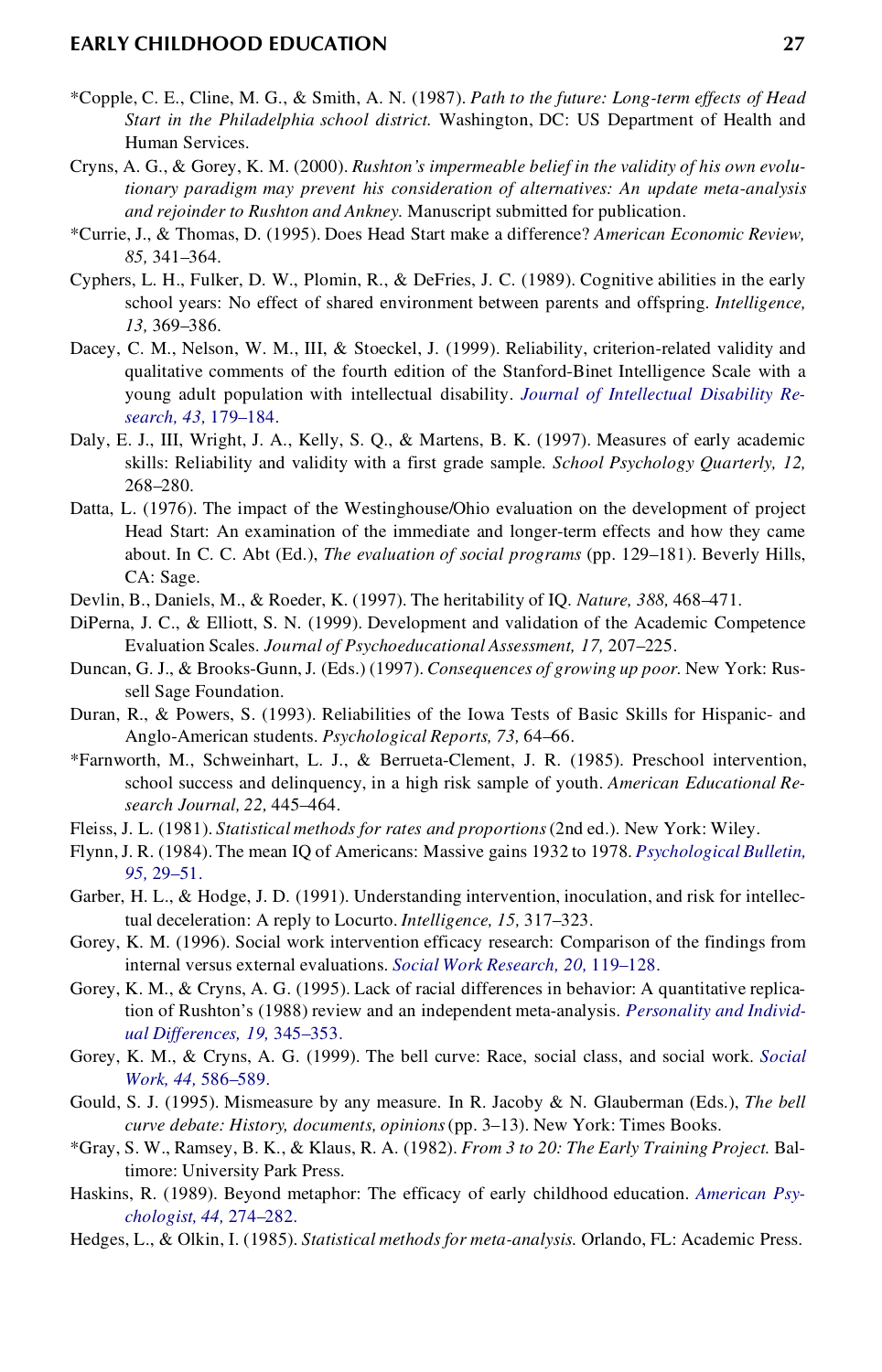- Herrnstein, R. J., & Murray, C. A. (1994). *The bell curve: Intelligence and class structure in Ameri can life.* New York: Free Press.
- \*Hubbell, V. R. (1978). The developmental continuity consortium study: Secondary analysis of early intervention data. In B. Brown (Ed.), *Found: Long-term gains from early intervention* (pp. 111–128). Boulder, CO: Westview Press.
- Jencks, C., & Phillips, M. (Eds.) (1998). *The black-white test score gap.* Washington, DC: Brookings Institution Press.
- Jensen, A. R. (1985). The nature of the black-white difference on various psychometric tests: Spearman's hypothesis. *[Behavioral and Brain Sciences, 8,](http://puck.ingentaselect.com/nw=1/rpsv/cgi-bin/linker?ext=a&reqidx=/0140-525X^28^298L.193[aid=292465])* 193–263.
- Jensen, A. R. (1993). Psychometric g and achievement. In B. R. Gifford (Ed.), *Policy perspectives on educational testing* (pp. 117–127). Boston: Kluwer Academic Publishers.
- Johnson, D. L., Swank, P. R., Baldwin, C. D., & McCormick, D. (1999). Adult smoking in the home environment and children's IQ. *[Psychological Reports, 84,](http://puck.ingentaselect.com/nw=1/rpsv/cgi-bin/linker?ext=a&reqidx=/0033-2941^28^2984L.149[aid=1110927,csa=0033-2941^26vol=84^26iss=1^26firstpage=149,nlm=10203944])* 149–154.
- \*Jordan, T. J., Grallo, R., Deutsch, M., & Deutsch, C. P. (1985). Long-term effects of early enrichment: A 20-year perspective on persistence and change. *American Journal of Community Psychology, 13,* 393–415.
- Kaplan, C. (1996). Predictive validity of the WPPSI-R: A four year follow-up study. *[Psychology in](http://puck.ingentaselect.com/nw=1/rpsv/cgi-bin/linker?ext=a&reqidx=/0033-3085^28^2933L.211[aid=1110934]) [the Schools, 33,](http://puck.ingentaselect.com/nw=1/rpsv/cgi-bin/linker?ext=a&reqidx=/0033-3085^28^2933L.211[aid=1110934])* 211–220.
- Karoly, L. A., Greenwood, P. W., Everingham, S. S., Houbé, J., Kilburn, M. R., Rydell, C. P., Sanders, M., & Chiesa, J. (1998). *Investing in our children: What we know and don't know about the costs and benefits of early childhood interventions.* Santa Monica, CA: RAND.
- Karr, S. K., Carvajal, H. H., Elser, D., Bays, K., Logan, R. A., & Page, G. L. (1993). Concurrent validity of the WPPSI-R and the McCarthy Scales of Children's Abilities. *Psychological Reports, 72,* 940–942.
- Krohn, E. J., & Lamp, R. E. (1999). Stability of the SB:FE and K-ABC for a group of children from low-income families: A 5-year longitudinal study. *[Journal of School Psychology, 37,](http://puck.ingentaselect.com/nw=1/rpsv/cgi-bin/linker?ext=a&reqidx=/0022-4405^28^2937L.315[aid=1110930])* [315–332.](http://puck.ingentaselect.com/nw=1/rpsv/cgi-bin/linker?ext=a&reqidx=/0022-4405^28^2937L.315[aid=1110930])
- Larroque, B., & Kaminski, M. (1998). Prenatal alcohol exposure and development at preschool age: Main results of a French study. *[Alcoholism: Clinical and Experimental Research, 22,](http://puck.ingentaselect.com/nw=1/rpsv/cgi-bin/linker?ext=a&reqidx=/0145-6008^28^2922L.295[aid=1110931,nlm=9581632])* [295–303.](http://puck.ingentaselect.com/nw=1/rpsv/cgi-bin/linker?ext=a&reqidx=/0145-6008^28^2922L.295[aid=1110931,nlm=9581632])
- \*Lee, V. E., Brooks-Gunn, J., Schnur, E., & Liaw, F. (1991). Are Head Start effects sustained? A longitudinal follow-up comparison of disadvantaged children attending Head Start, no preschool, and other preschool programs. *Annual Progress in Child Psychiatry and Child Development,* 600–618.
- Lehrman, D. S. (1970). Semantic and conceptual issues in the nature-nurture problem. In L. R. Aronson, E. Tobach, D. S. Lehrman, & J. S. Rosenblatt (Eds.), *Development and evolution of behavior: Essays in memory of T. C. Schneirla* (pp. 17–52). San Francisco: Freeman.
- Locurto, C. (1990). The malleability of IQ as judged from adoption studies. *Intelligence, 14,* 275–292.
- Locurto, C. (1991). Beyond IQ in preschool programs? *Intelligence, 15,* 295–312.
- \*Luster, T., & McAdoo, H. (1996). Family and child influence on educational attainment: A secondary analysis of the High/Scope Perry Preschool data. *[Developmental Psychology, 32,](http://puck.ingentaselect.com/nw=1/rpsv/cgi-bin/linker?ext=a&reqidx=/0012-1649^28^2932L.26[aid=78489])* 26–39.
- \*Madden, J., O'Hara, J., & Levenstein, P. (1984). Home again: Effects of the Mother-Child Home Program on mother and child. *[Child Development, 55,](http://puck.ingentaselect.com/nw=1/rpsv/cgi-bin/linker?ext=a&reqidx=/0009-3920^28^2955L.636[aid=1110932,nlm=6723452])* 636–647.
- \*Martin, S. L., Ramey, C. T., & Ramey, S. (1990). The prevention of intellectual impairment in children of impoverished families: Findings of a randomized trial of educational day care. *[Amer](http://puck.ingentaselect.com/nw=1/rpsv/cgi-bin/linker?ext=a&reqidx=/0090-0036^28^2980L.844[aid=123949,csa=0090-0036^26vol=80^26iss=7^26firstpage=844,nlm=2356909])[ican Journal of Public Health, 80,](http://puck.ingentaselect.com/nw=1/rpsv/cgi-bin/linker?ext=a&reqidx=/0090-0036^28^2980L.844[aid=123949,csa=0090-0036^26vol=80^26iss=7^26firstpage=844,nlm=2356909])* 844–847.
- McLaughlin, D. H. (1977). *Title I, 1965–1975: A synthesis of the findings of federal studies.* Palo Alto, CA: American Institutes for Research.
- \*Miller, L. B., & Bizzell, R. P. (1984). Long-term effects of four preschool programs: Ninth- and tenth-grade results. *[Child Development, 55,](http://puck.ingentaselect.com/nw=1/rpsv/cgi-bin/linker?ext=a&reqidx=/0009-3920^28^2955L.1570[aid=1110933,nlm=6488964])* 1570–1587.
- Nisbett, R. E. (1998). Race, genetics, and IQ. In C. Jencks & M. Phillips (Eds.), *The black-white test score gap* (pp. 86–102). Washington, DC: Brookings Institution Press.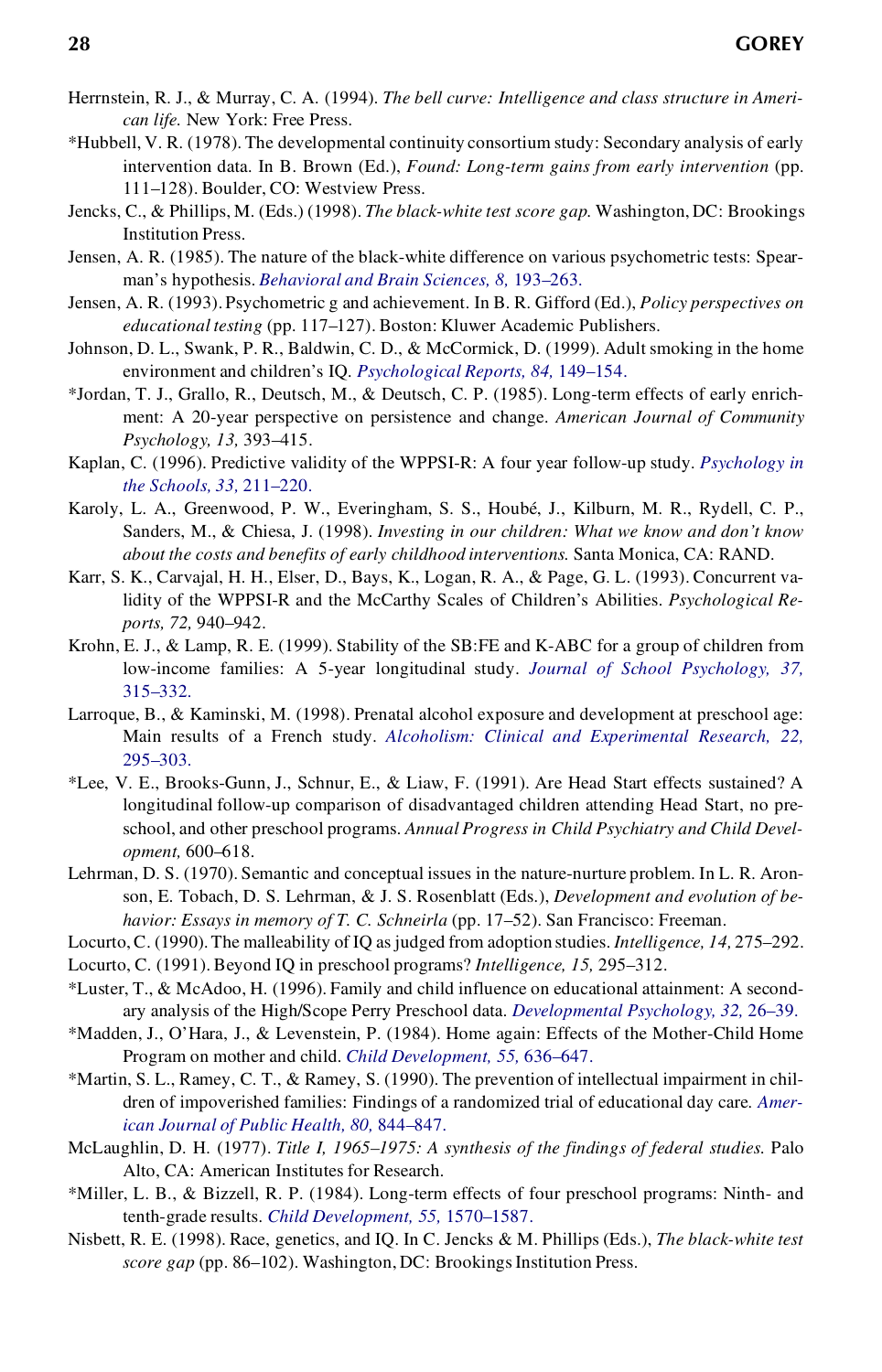- Petitti, D. B. (2000). *Meta-analysis, decision analysis, and cost-effectiveness analysis: Methods for quantitative synthesis in medicine* (2nd ed.). New York: Oxford University Press.
- Powers, S., Escamilla, K., & Haussler, M. M. (1986). The California Achievement Test as a predictor of reading ability across race and sex. *Educational and Psychological Assessment, 46,* 1067–1070.
- Ramey, S. L. (1999). Head Start and preschool education: Toward continued improvement. *[Ameri](http://puck.ingentaselect.com/nw=1/rpsv/cgi-bin/linker?ext=a&reqidx=/0003-066X^28^2954L.344[aid=1110935,csa=0003-066X^26vol=54^26iss=5^26firstpage=344]) [can Psychologist, 54,](http://puck.ingentaselect.com/nw=1/rpsv/cgi-bin/linker?ext=a&reqidx=/0003-066X^28^2954L.344[aid=1110935,csa=0003-066X^26vol=54^26iss=5^26firstpage=344])* 344–346.
- \*Ramey, C. T., & Campbell, F. A. (1984). Preventive education for high-risk children: Cognitive consequences of the Carolina Abecedarian Project. *[American Journal of Mental Deficiency,](http://puck.ingentaselect.com/nw=1/rpsv/cgi-bin/linker?ext=a&reqidx=/0002-9351^28^2988L.515[aid=1110936,nlm=6731489]) 88,* [515–523.](http://puck.ingentaselect.com/nw=1/rpsv/cgi-bin/linker?ext=a&reqidx=/0002-9351^28^2988L.515[aid=1110936,nlm=6731489])
- \*Ramey, C. T., & Ramey, S. L. (1998). Prevention of intellectual disabilities: Early intervention to improve cognitive development. *[Preventive Medicine, 27,](http://puck.ingentaselect.com/nw=1/rpsv/cgi-bin/linker?ext=a&reqidx=/0091-7435^28^2927L.224[aid=1110937,csa=0091-7435^26vol=27^26iss=2^26firstpage=224,nlm=9579000])* 224–232.
- Raver, C. C., & Zigler, E. F. (1997). Social competence: An untapped dimension in evaluating Head Start's success. *[Early Childhood Research Quarterly, 12,](http://puck.ingentaselect.com/nw=1/rpsv/cgi-bin/linker?ext=a&reqidx=/0885-2006^28^2912L.363[aid=1110938])* 363–385.
- \*Reynolds, A. J. (1994). Effects of a preschool plus follow-on intervention for children at risk. *[De](http://puck.ingentaselect.com/nw=1/rpsv/cgi-bin/linker?ext=a&reqidx=/0012-1649^28^2930L.787[aid=951574])[velopmental Psychology, 30,](http://puck.ingentaselect.com/nw=1/rpsv/cgi-bin/linker?ext=a&reqidx=/0012-1649^28^2930L.787[aid=951574])* 787–804.
- \*Reynolds, A. J., & Temple, J. A. (1995). Quasi-experimental estimate of the effect of a preschool intervention: Psychometric and econometric comparisons. *Education Review, 19,* 347–373.
- \*Reynolds, A. J., & Temple, J. A. (1998). Extended early childhood intervention and school achievement: Age thirteen findings from the Chicago Longitudinal Study. *[Child Development, 69,](http://puck.ingentaselect.com/nw=1/rpsv/cgi-bin/linker?ext=a&reqidx=/0009-3920^28^2969L.231[aid=1110940,csa=0009-3920^26vol=69^26iss=1^26firstpage=231,nlm=9499569])* [231–246.](http://puck.ingentaselect.com/nw=1/rpsv/cgi-bin/linker?ext=a&reqidx=/0009-3920^28^2969L.231[aid=1110940,csa=0009-3920^26vol=69^26iss=1^26firstpage=231,nlm=9499569])
- Ripple, C. H., Gilliam, W. S., Chanana, N., & Zigler, E. (1999). Will fifty cooks spoil the broth? The debate over entrusting Head Start to the states. *[American Psychologist, 54,](http://puck.ingentaselect.com/nw=1/rpsv/cgi-bin/linker?ext=a&reqidx=/0003-066X^28^2954L.327[aid=1110941,csa=0003-066X^26vol=54^26iss=5^26firstpage=327])* 327–343.
- Rosenthal, R. (1978). Combining results of independent studies. *[Psychological Bulletin, 85,](http://puck.ingentaselect.com/nw=1/rpsv/cgi-bin/linker?ext=a&reqidx=/0033-2909^28^2985L.185[aid=79153])* [185–193.](http://puck.ingentaselect.com/nw=1/rpsv/cgi-bin/linker?ext=a&reqidx=/0033-2909^28^2985L.185[aid=79153])
- Rosenthal, R. (1979). The "file drawer problem" and tolerance for null results. *[Psychological Bul](http://puck.ingentaselect.com/nw=1/rpsv/cgi-bin/linker?ext=a&reqidx=/0033-2909^28^2986L.638[aid=73446])letin, 86,* [638–641.](http://puck.ingentaselect.com/nw=1/rpsv/cgi-bin/linker?ext=a&reqidx=/0033-2909^28^2986L.638[aid=73446])
- Rothman, K. J., & Greenland, S. (1998). *Modern epidemiology* (2nd ed.). Philadelphia: Lippincott Raven.
- \*Royce, J. M., Lazar, I., & Darlington, R. B. (1983). Minority families, early education, and later life chances. *[American Journal of Orthopsychiatry, 53,](http://puck.ingentaselect.com/nw=1/rpsv/cgi-bin/linker?ext=a&reqidx=/0002-9432^28^2953L.706[aid=1110942,nlm=6638161])* 706–719.
- Rushton, J. P. (1995). *Race, evolution, and behavior: A life history perspective.* New Brunswick, NJ: Transaction Publishers.
- Rushton, J. P., & Ankney, C. D. (1995). Fallacious analyses cannot test for racial differences: A reply to Gorey and Cryns. *[Personality and Individual Differences, 19,](http://puck.ingentaselect.com/nw=1/rpsv/cgi-bin/linker?ext=a&reqidx=/0191-8869^28^2919L.355[aid=1110943])* 355–357.
- Scarr, S., & Weinberg, R. A. (1978). The influence of "family background" on intellectual attainment. *[American Sociological Review, 43,](http://puck.ingentaselect.com/nw=1/rpsv/cgi-bin/linker?ext=a&reqidx=/0003-1224^28^2943L.674[aid=123892,csa=0003-1224^26vol=43^26iss=5^26firstpage=674])* 674–692.
- Scarr, S., & Weinberg, R. A. (1983). The Minnesota adoption studies: Genetic differences and malleability. *[Child Development, 54,](http://puck.ingentaselect.com/nw=1/rpsv/cgi-bin/linker?ext=a&reqidx=/0009-3920^28^2954L.260[aid=1110944,nlm=6872626])* 260–267.
- Schwartz, J. (1994). Low-level lead exposure and children's IQ: A meta-analysis and search for a threshold. *[Environmental Research, 65,](http://puck.ingentaselect.com/nw=1/rpsv/cgi-bin/linker?ext=a&reqidx=/0013-9351^28^2965L.42[aid=821489,nlm=8162884])* 42–55.
- \*Schweinhart, L. J., & Wallgren, C. R. (1993). Effects of a Follow Through Program on school achievement. *Journal of Research in Childhood Education, 8,* 43–56.
- Schweinhart, L. J., & Weikart, D. P. (1991). Response to "Beyond IQ in preschool programs?" *Intelligence, 15,* 313–315.
- \*Schweinhart, L. J., & Weikart, D. P. (1993). Success by empowerment: The High/Scope Perry Preschool study through age 27. *Young Children, 49,* 54–58.
- \*Schweinhart, L. J., Weikart, D. P., & Larner, M. B. (1986). Consequences of three preschool curriculum models through age 15. *Early Childhood Research Quarterly, 1,* 15–45.
- Shull, S. S., Weatherly, M., Morgan, S. K., & Bradley, J. S. (1995). Stability reliability for elementary-age students on the Woodcock-Johnson Psychoeducational Battery-Revised (Achieve-